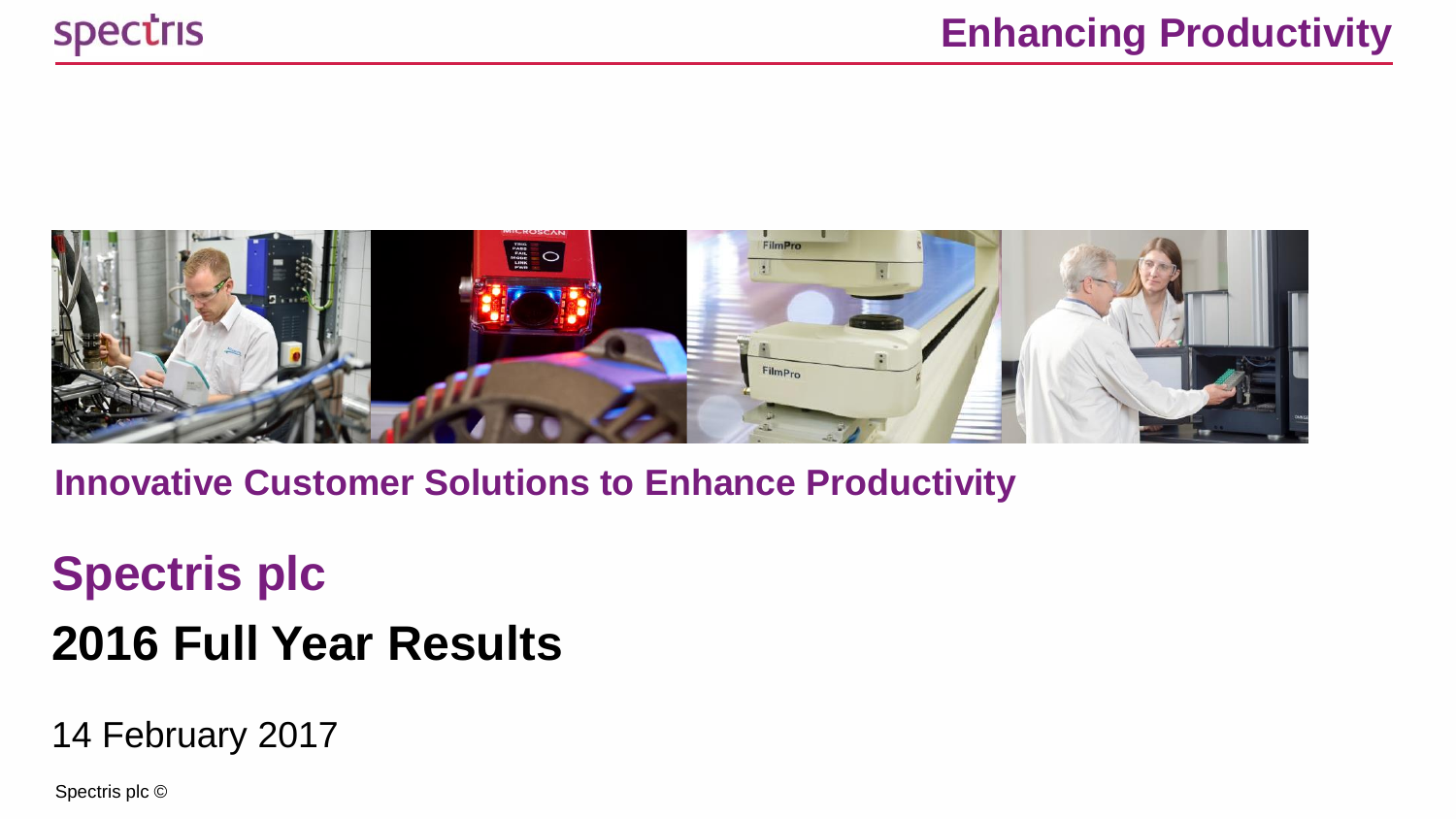

■ 2016 Summary

**Strategic Progress** 

**Financial Performance** 

■ Summary and Outlook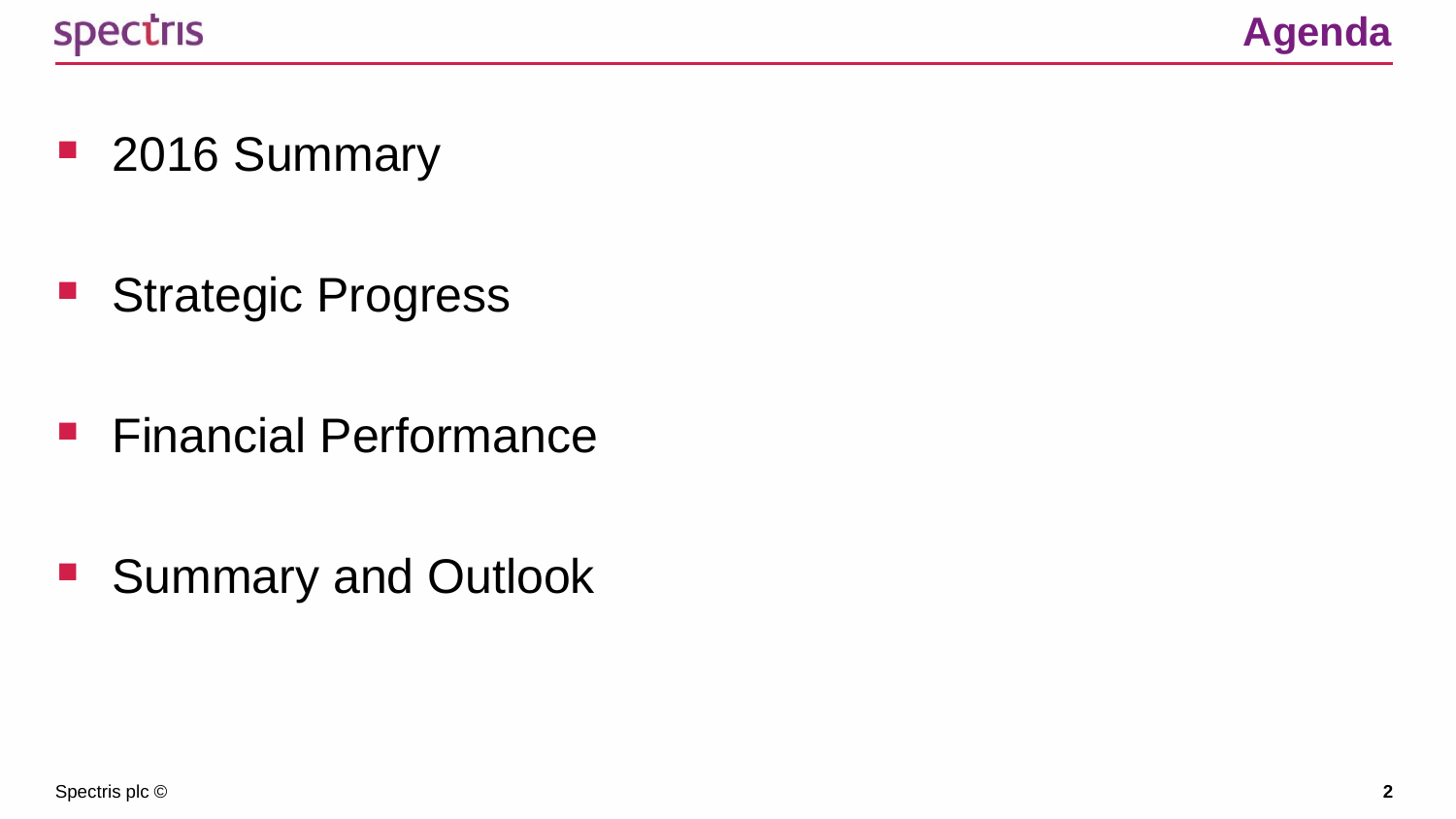- Challenging trading conditions, but exited year with better performance
- Good cost control; strong cash conversion; dividend up 5%
- Significant progress in transition to solutions strategy as customer requirements evolve
	- Millbrook brings high-quality test service platform, expanding automotive offering
	- Six acquisitions completed; adding further software, service and testing capability
	- Merger of Malvern and PANalytical broadens customer offering
	- Project Uplift: expect £35 million of recurring savings by end 2019, cost to achieve £45 million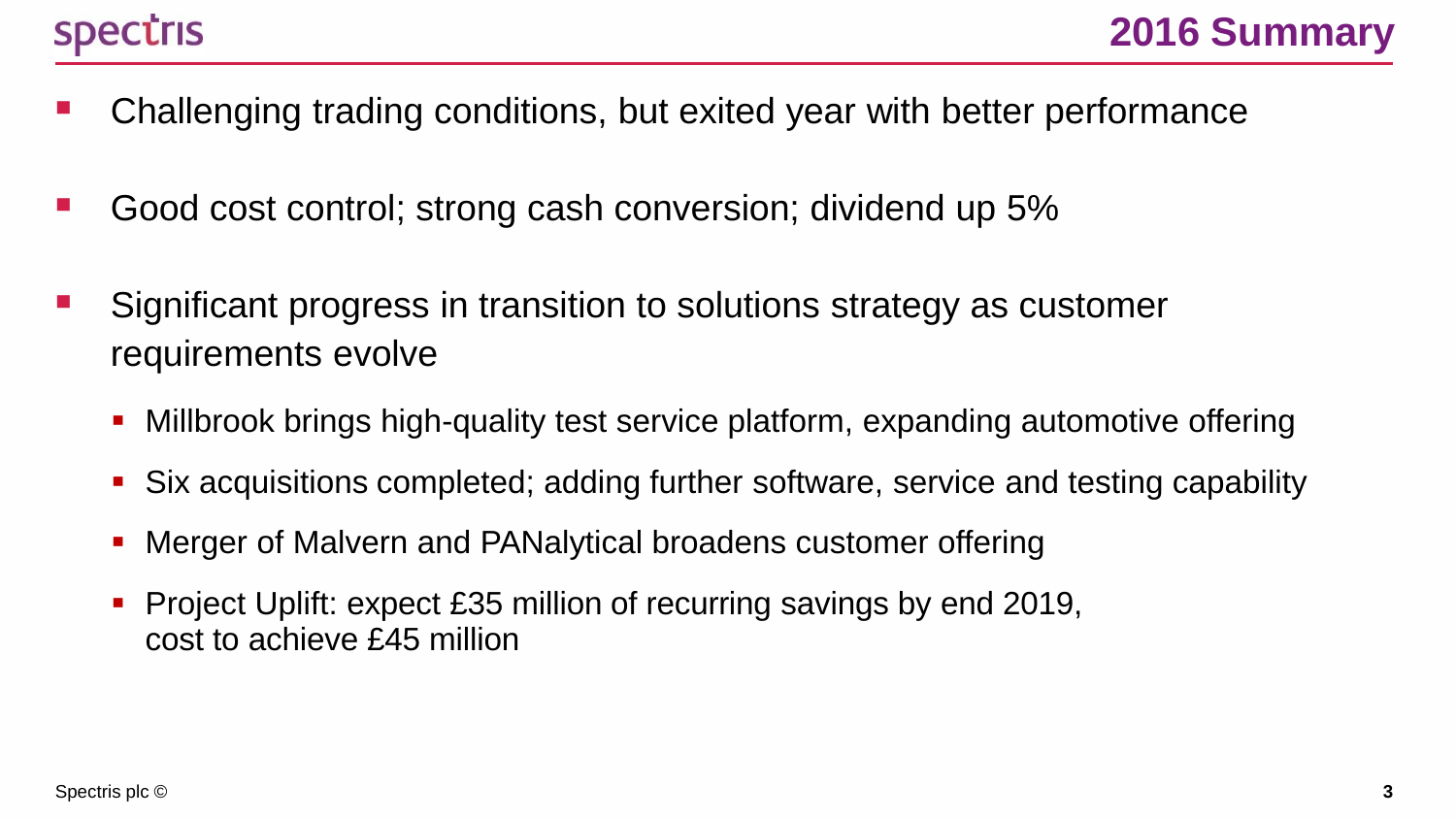# **What Our Customers Are Telling Us**



**Strategically positioning Spectris to align with these needs**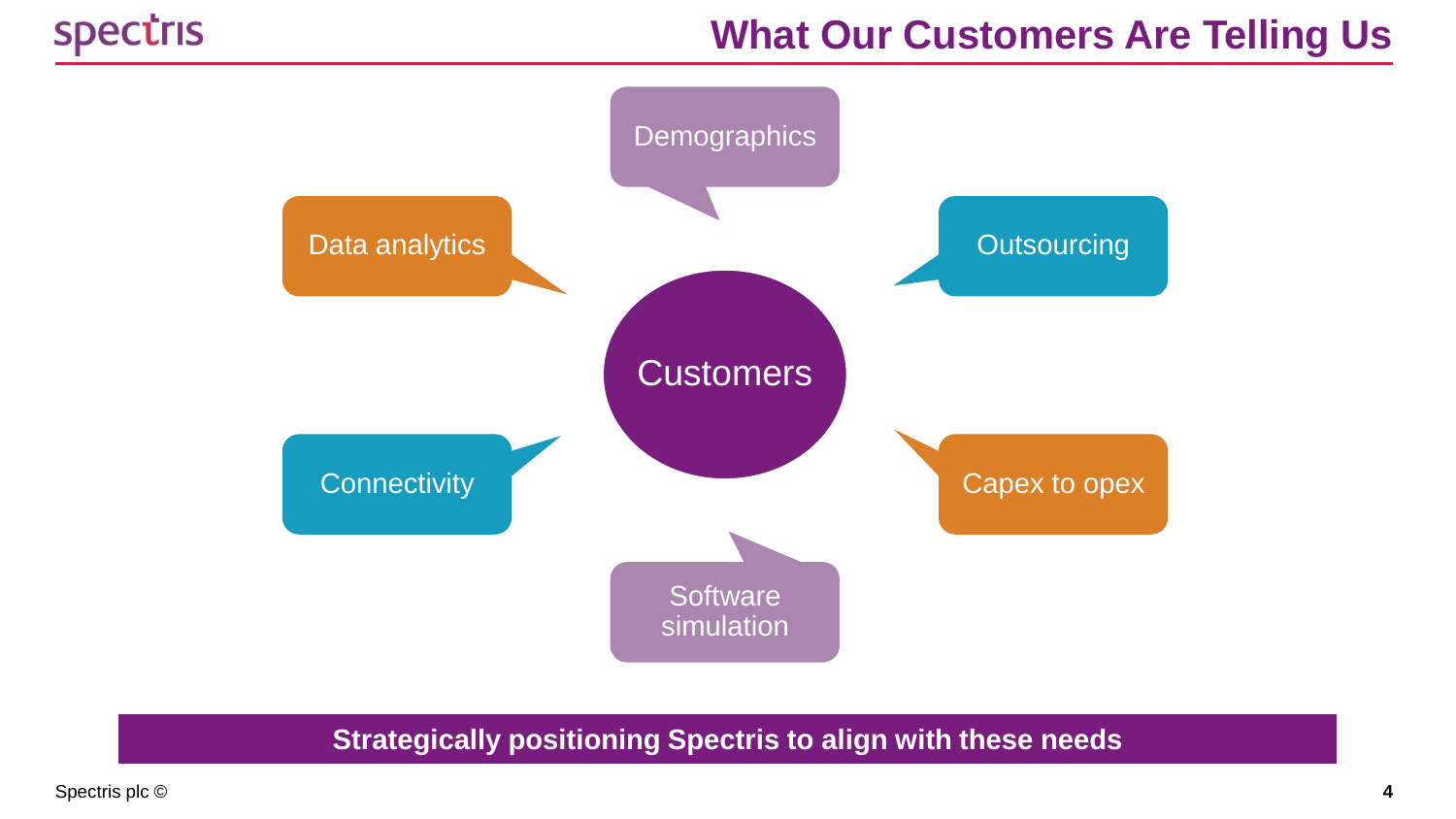# **Our Strategy is Transforming the Group**



Brüel & Kjær



A major step in implementing our solutions strategy example Adding further software/service/testing capability



**Merging Malvern/PANalytical**

**Project Uplift Project** Drive Drive Chicago Project Project Chicago Project Chicago Project Chicago Project Chicago Project Chicago Project Chicago Project Chicago Project Chicago Project Chicago Project Chicago Project Chicago Project **Project Uplift** our strategy Reduce complexity

Strategic enabler, reducing complexity, stimulating growth A larger, stronger global player in materials analysis

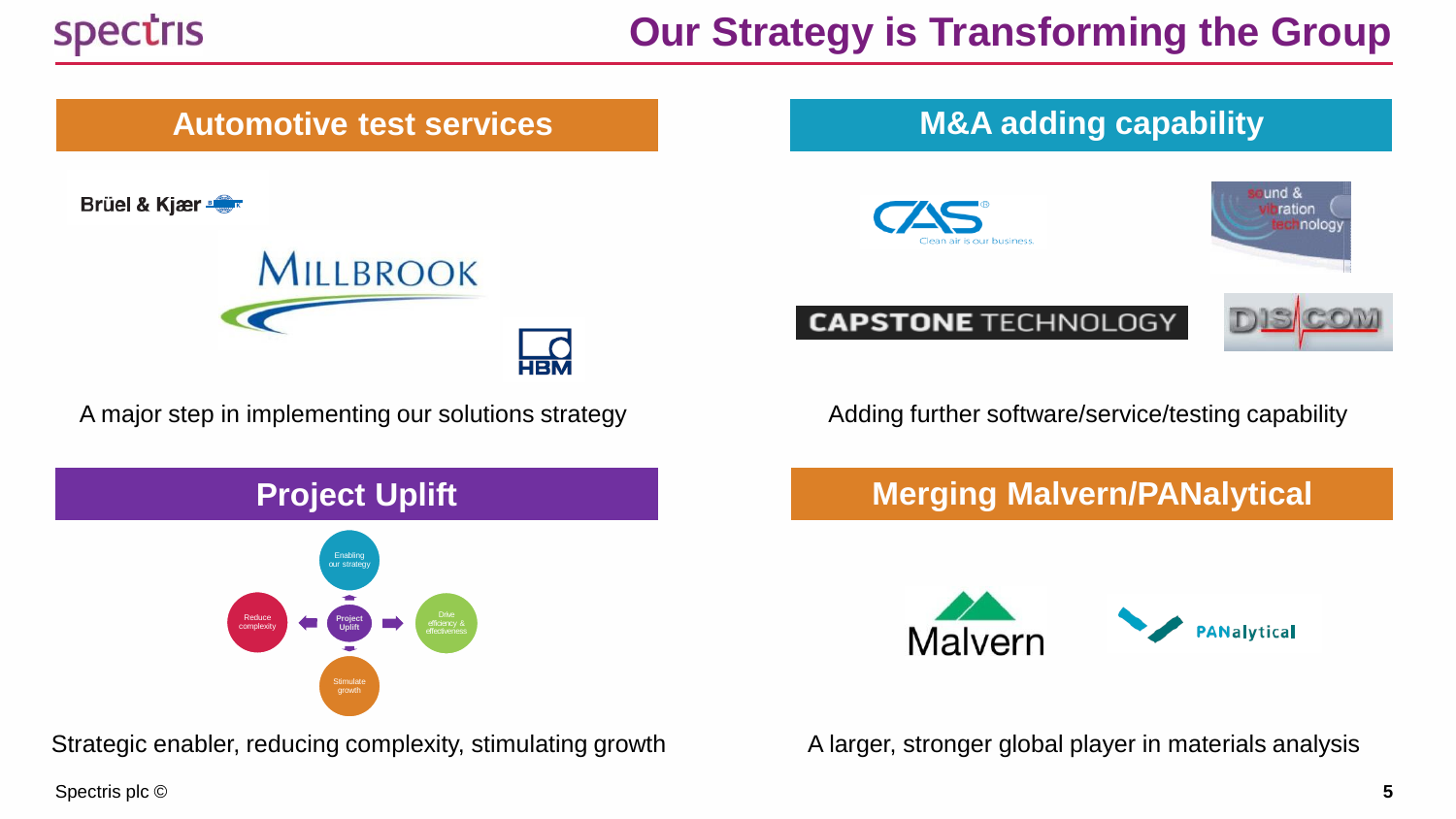- Major step in implementing our product/software/solutions strategy
- Adds test services to existing hardware & software offering to automotive market
- Enables sharing of expertise, technology and customers with HBM & BKSV
- Platform for acquisitive growth extend services offered/expand geographically
- Significant organic expansion opportunities in 2017 and beyond
	- Increasing full vehicle test capacity
	- **Additional indoor winter testing facilities at Test World**
	- Adding battery testing to support hybrid and electric vehicle development





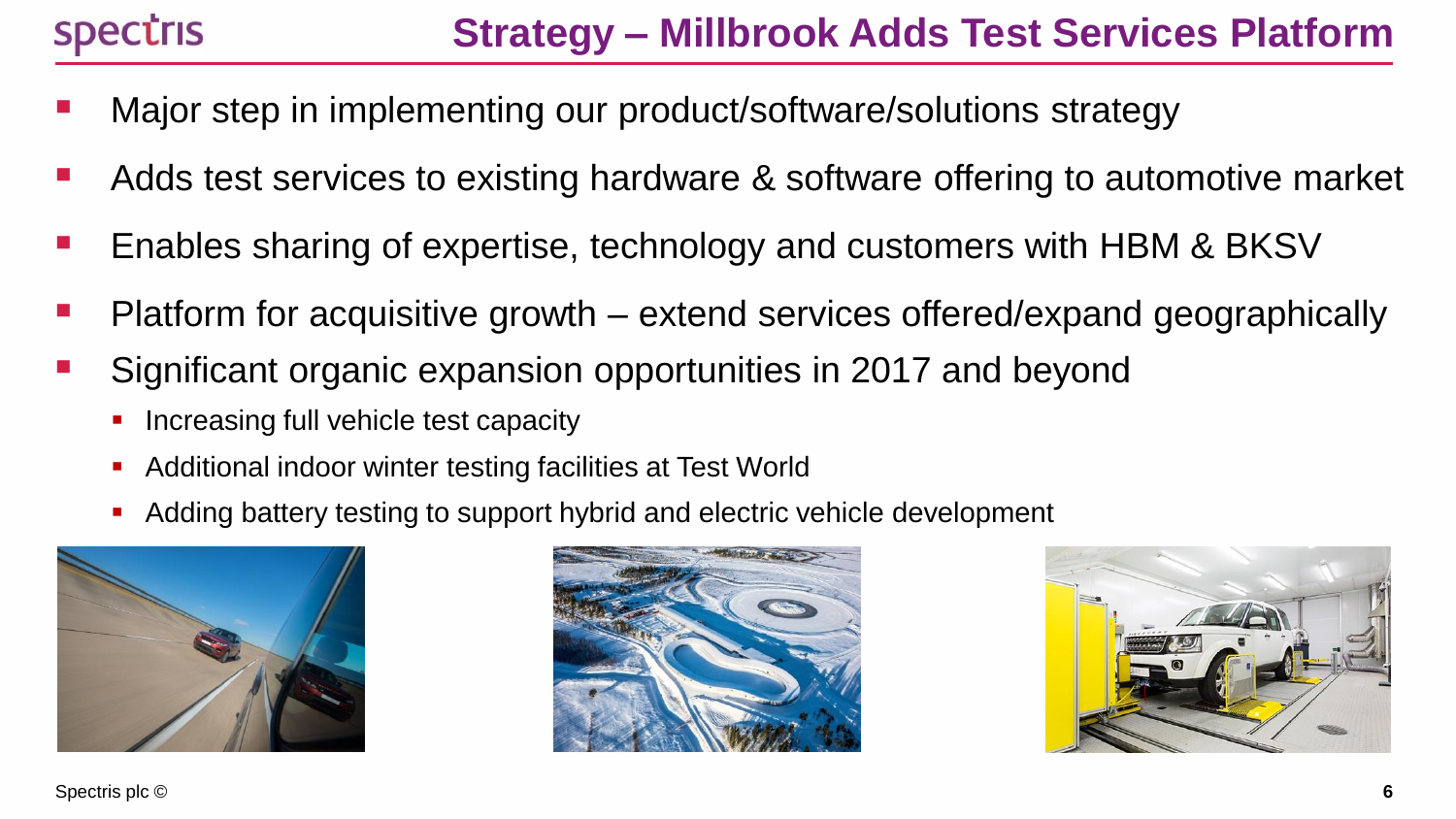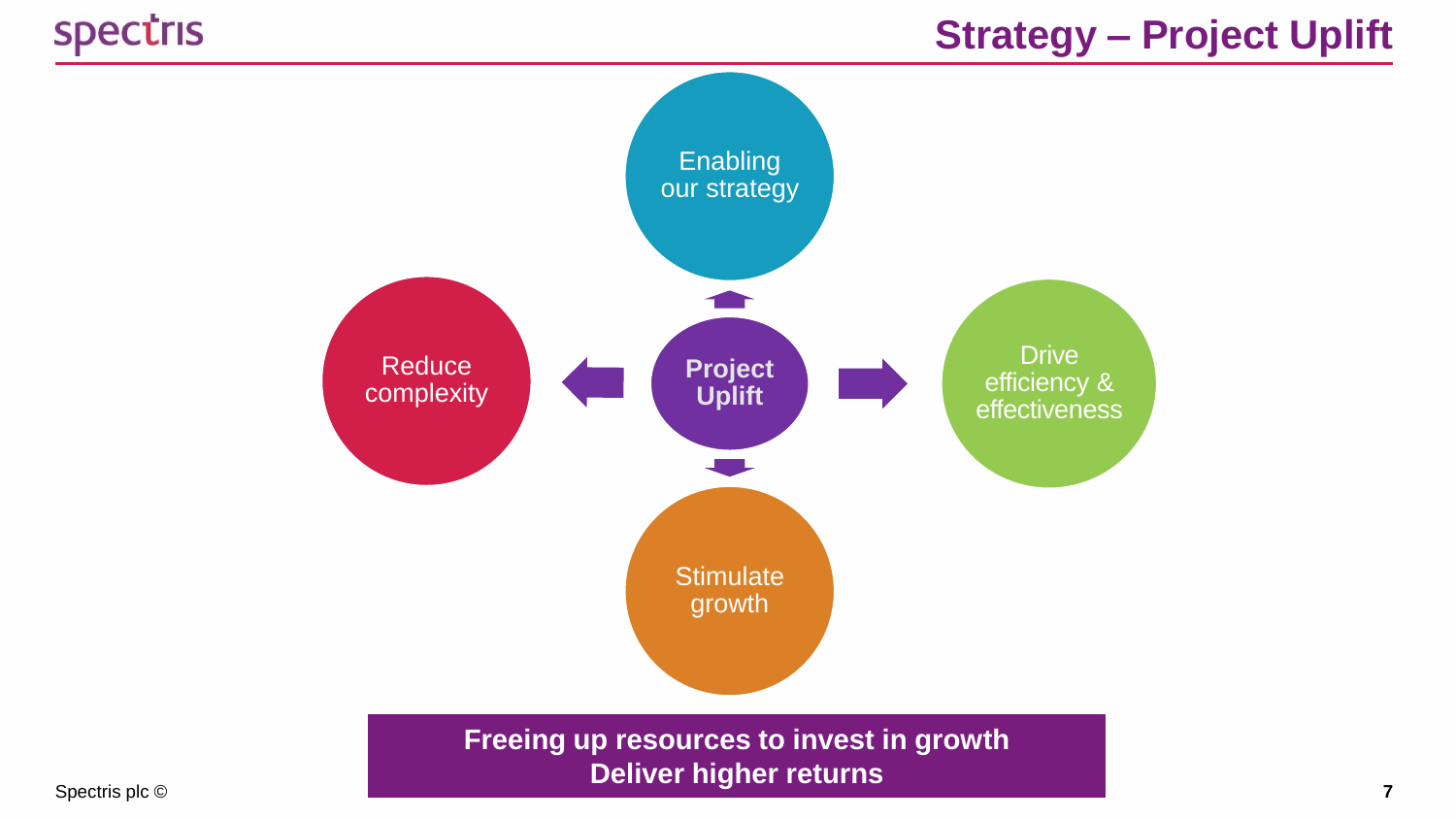

## **Project Uplift – Expected Benefits and Costs**

#### Annualised recurring savings **Annualised recurring savings Cone-off costs to achieve**

# £35 million £45 million

### **Phasing of programme P&L impact in 2017**



Benefit of £6 million Cost of £20 million

Net cost of £14 million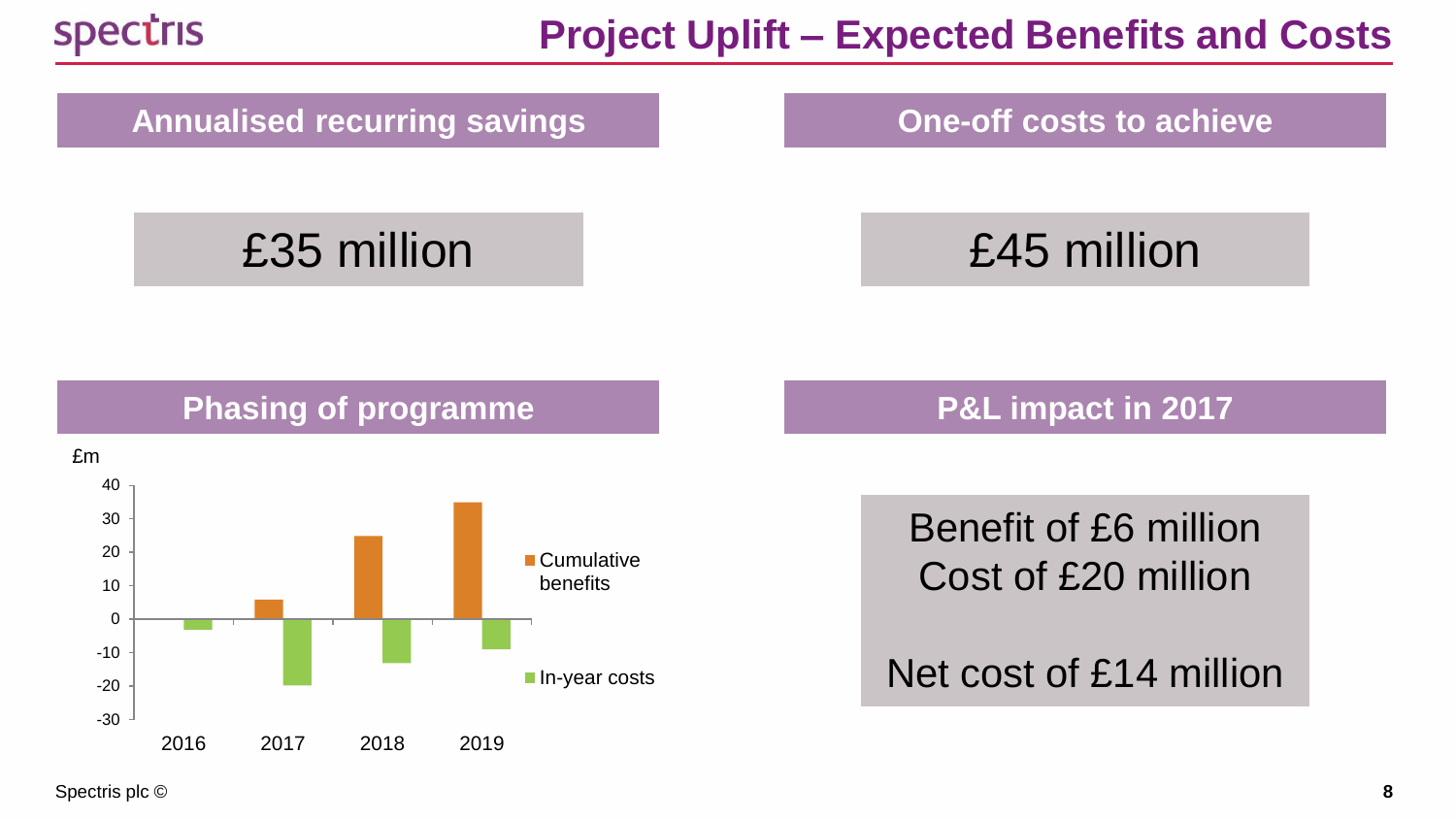



#### Lean/Business process excellence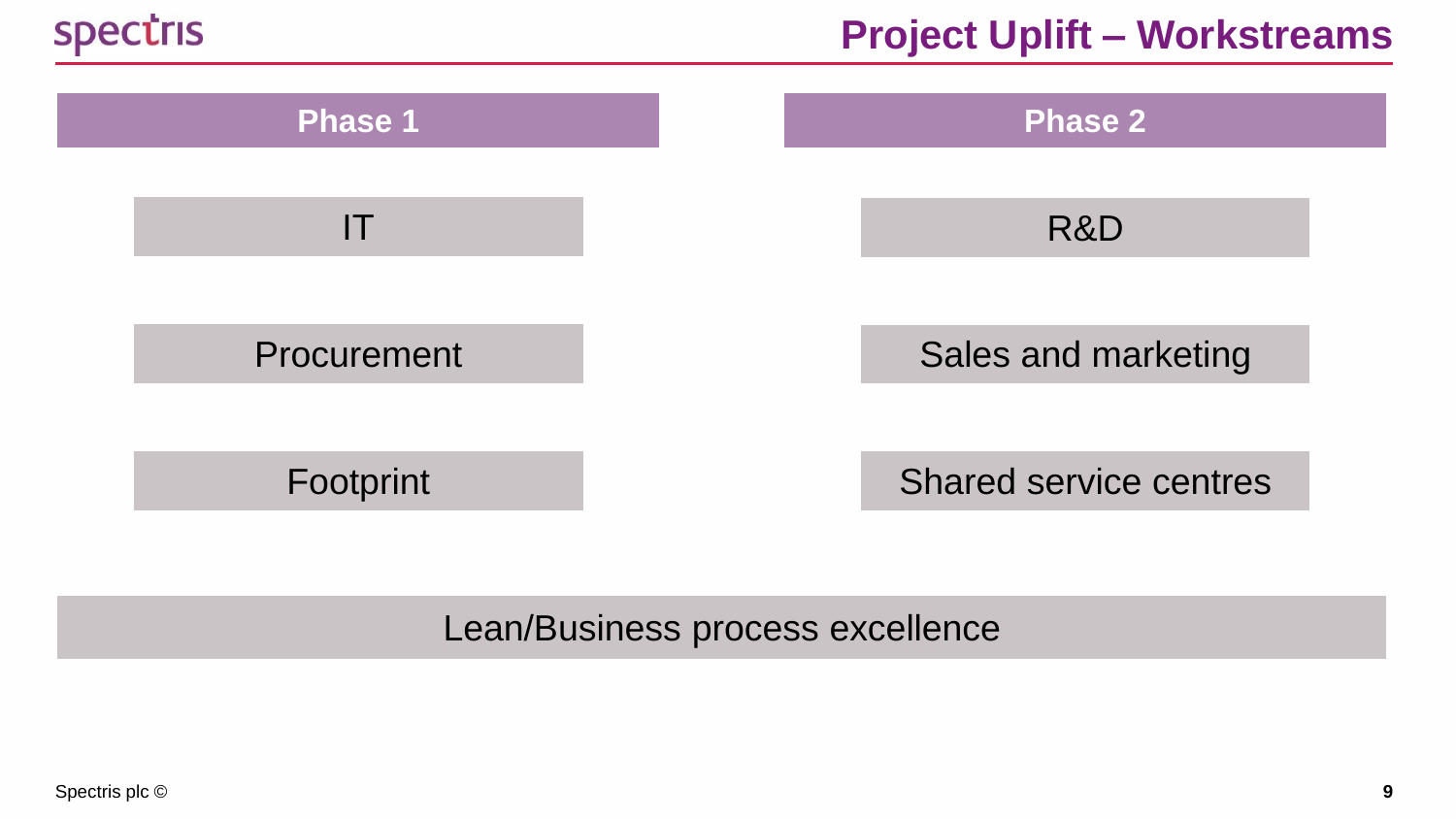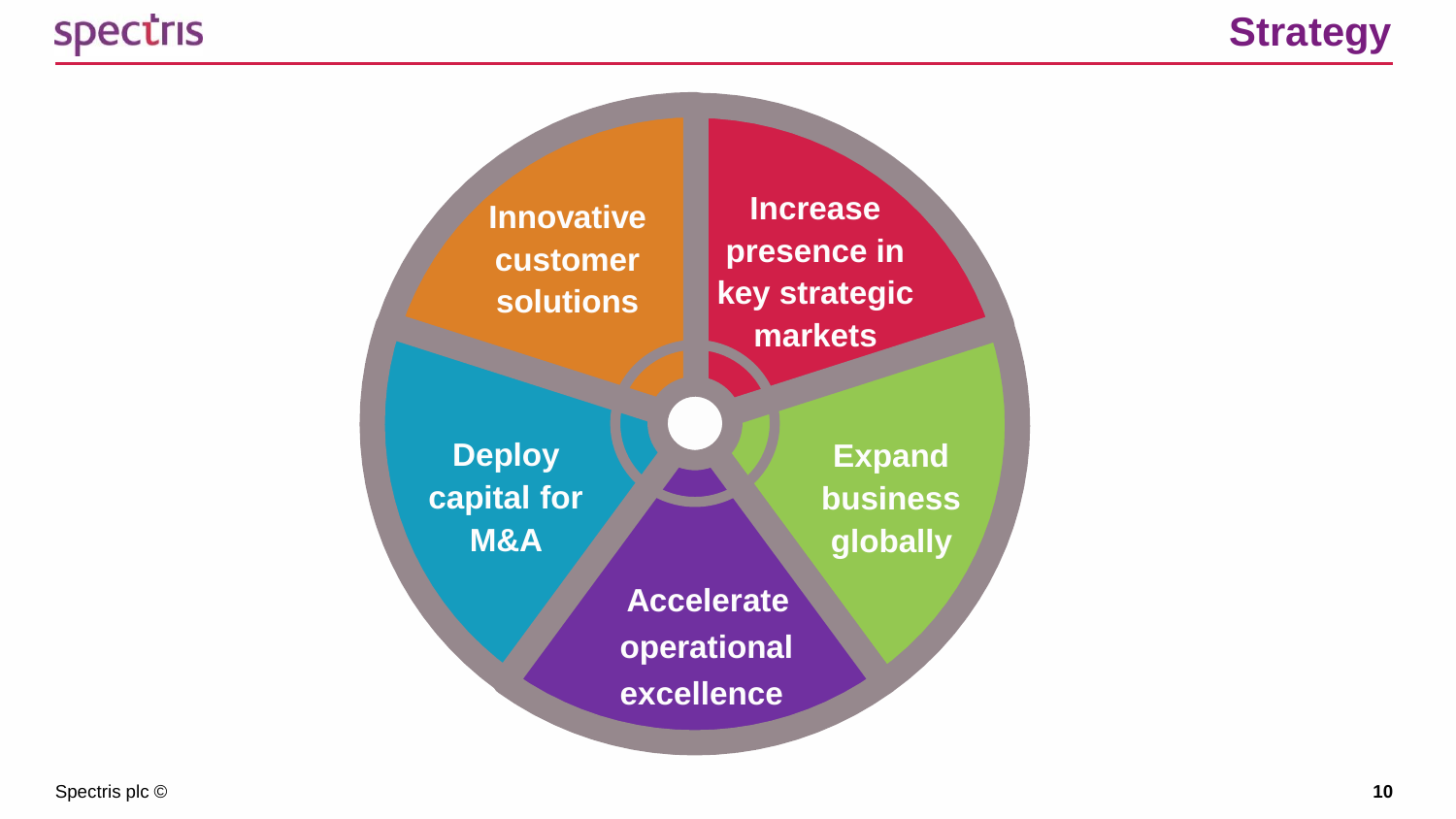

# **Financial Performance**

# Clive Watson Group Finance Director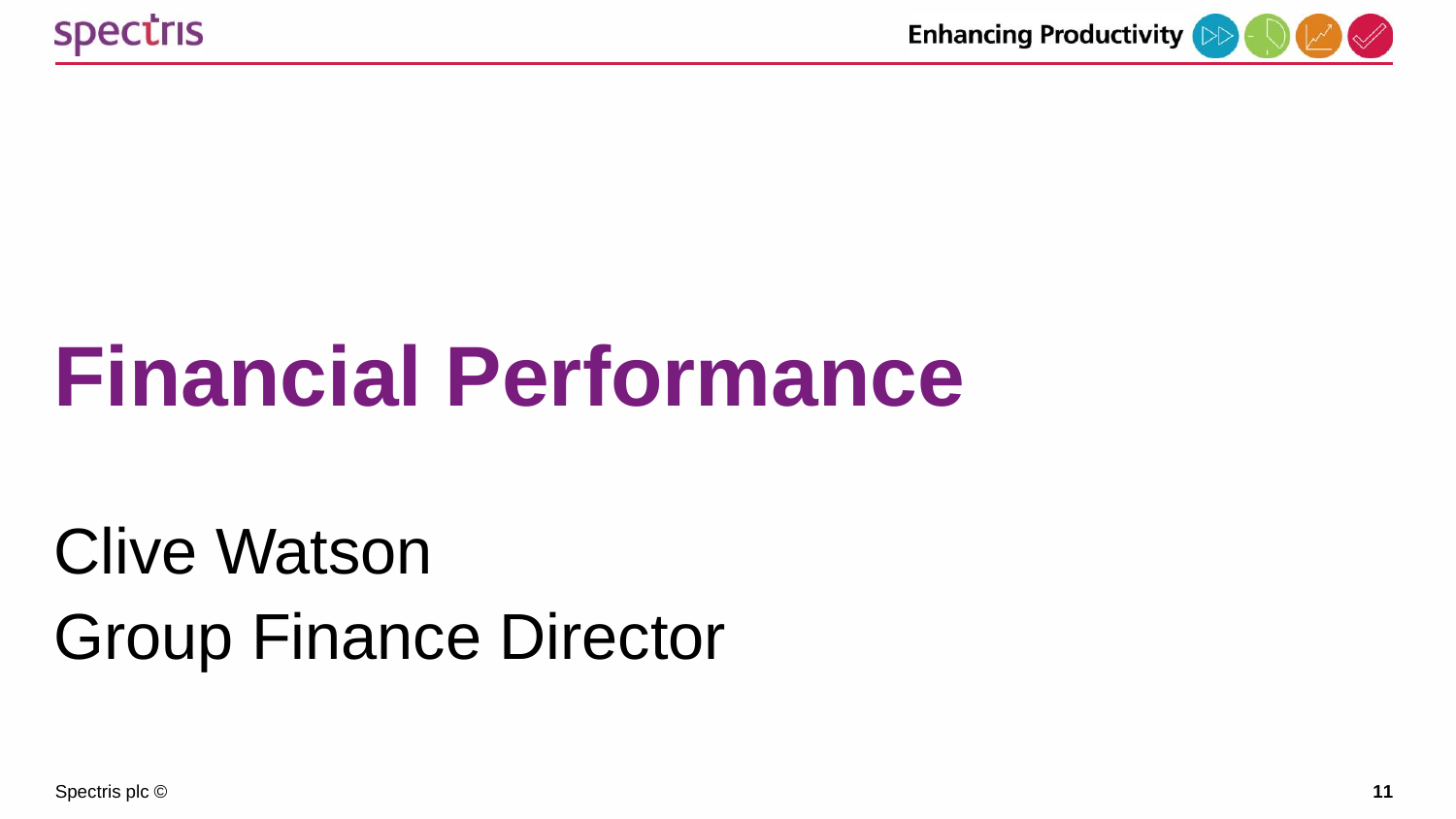- Reported sales growth 13%, comprising:
	- 3% contribution from acquisitions
	- **12% benefit from foreign exchange currency movements**
	- **Like-for-like ('LFL') sales decline of 2%**
- Adjusted operating margin broadly stable, reflecting good overhead cost control
- Adjusted EPS +12%, DPS +5%
- Strong cash flow and balance sheet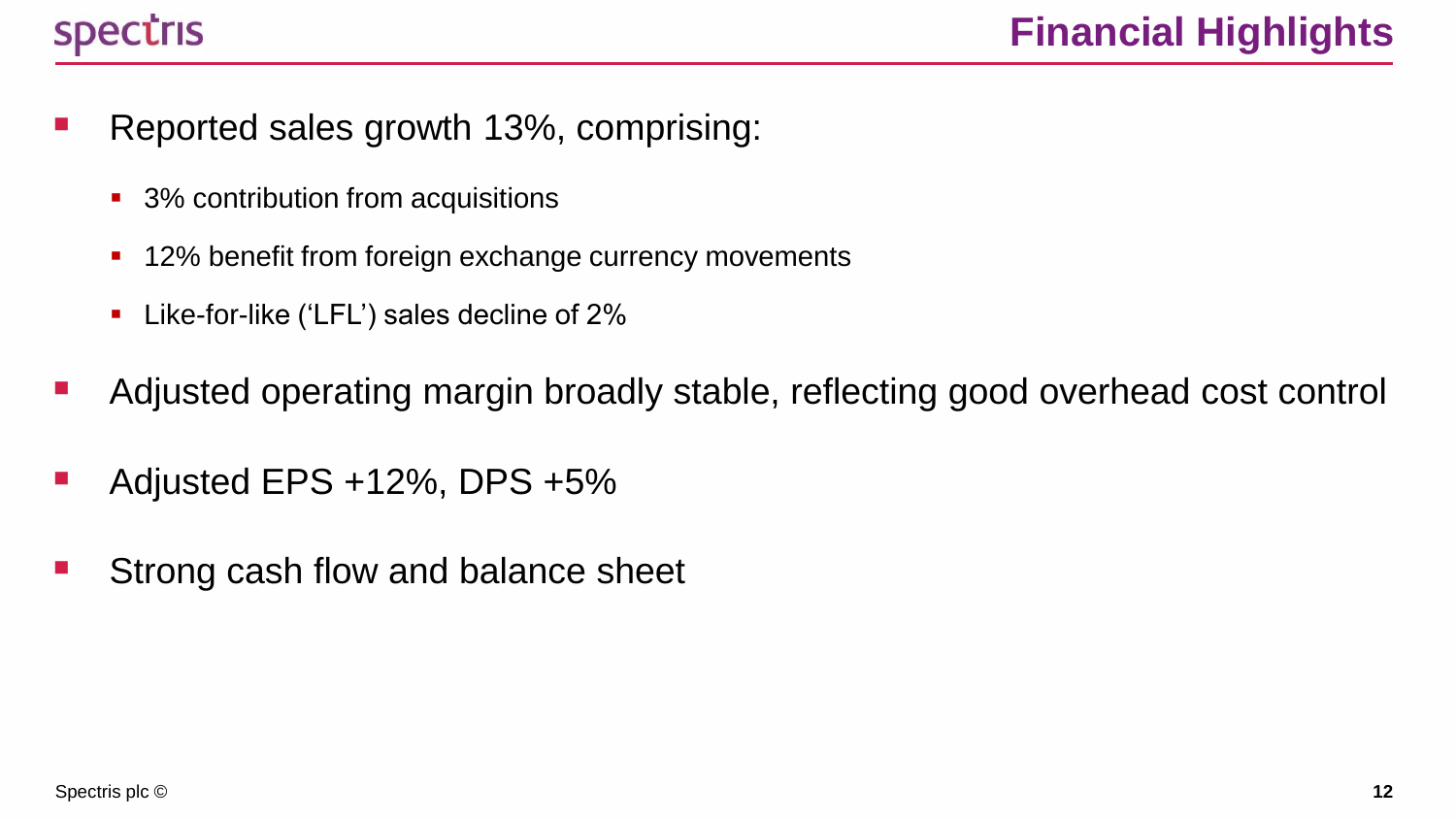|                                                  | FY 2016 | FY 2015 | Change    | <b>Change at</b><br>CER <sup>(2)</sup> | Like-for-like<br>change <sup>(3)</sup> |
|--------------------------------------------------|---------|---------|-----------|----------------------------------------|----------------------------------------|
| Sales (£m)                                       | 1,345.8 | 1,190.0 | $+13%$    | $+1%$                                  | $-2%$                                  |
| Adjusted operating profit (£m) (1)               | 200.8   | 181.1   | $+11%$    | $-2%$                                  | $-6%$                                  |
| Adjusted return on sales (%) (1)                 | 14.9%   | 15.2%   | $-0.3$ pp |                                        |                                        |
| Adjusted profit before tax $(Em)$ <sup>(1)</sup> | 195.8   | 176.3   | $+11%$    |                                        |                                        |
| Adjusted effective tax rate (%) (1)              | 22.4%   | 22.8%   | $-0.4$ pp |                                        |                                        |
| Adjusted basic EPS (pence) (1)                   | 127.5p  | 114.3p  | $+12%$    |                                        |                                        |
| DPS (pence)                                      | 52.0p   | 49.5p   | $+5%$     |                                        |                                        |
| Adjusted operating cash flow (£m) (1)            | 227.8   | 165.7   | $+37%$    |                                        |                                        |
| Adjusted operating cash conversion (%) (1)       | 113%    | 91%     | $+22pp$   |                                        |                                        |
| Net debt (£m)                                    | 150.9   | 98.6    | $+53%$    |                                        |                                        |

Notes

(1) These adjusted performance measures represent the statutory results excluding certain non-operational items.

(2) At constant exchange rates ('CER') using the prior period's exchange rates.

(3) At constant exchange rates and excluding acquisitions ('LFL').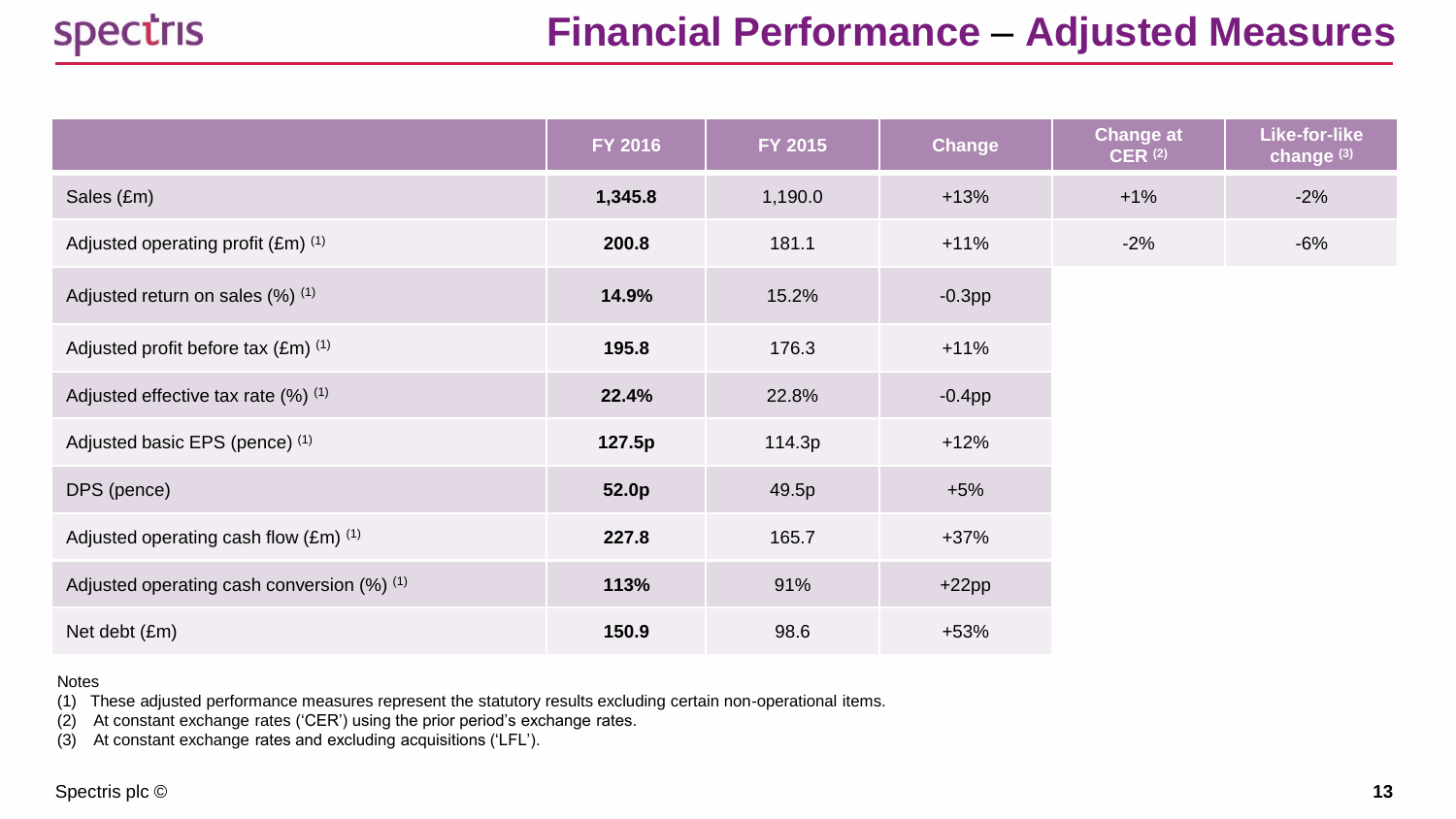- £115.3 million impairment of goodwill/acquisition-related intangibles
- Omega Engineering £94.4 million
	- External factors: weak North American demand (72% of sales), negative operating leverage
	- Internal factors: poor ERP implementation, lack of adequate processes
	- New management team and organisational structure in place
	- Actions underway to improve profitability and operational efficiency
- ESG Solutions £20.9 million
	- Reflects lower customer demand caused by weaker oil and gas markets/prices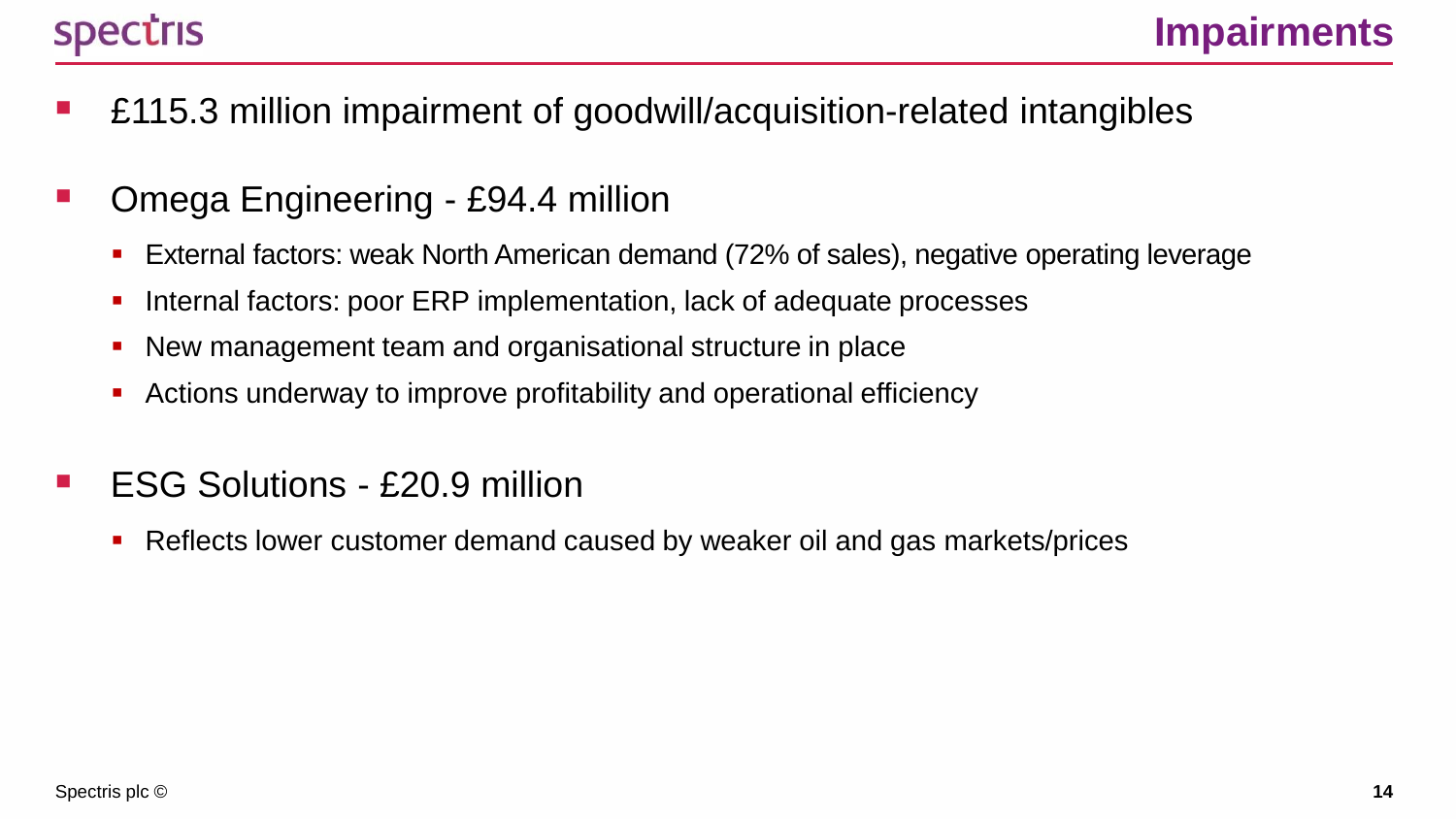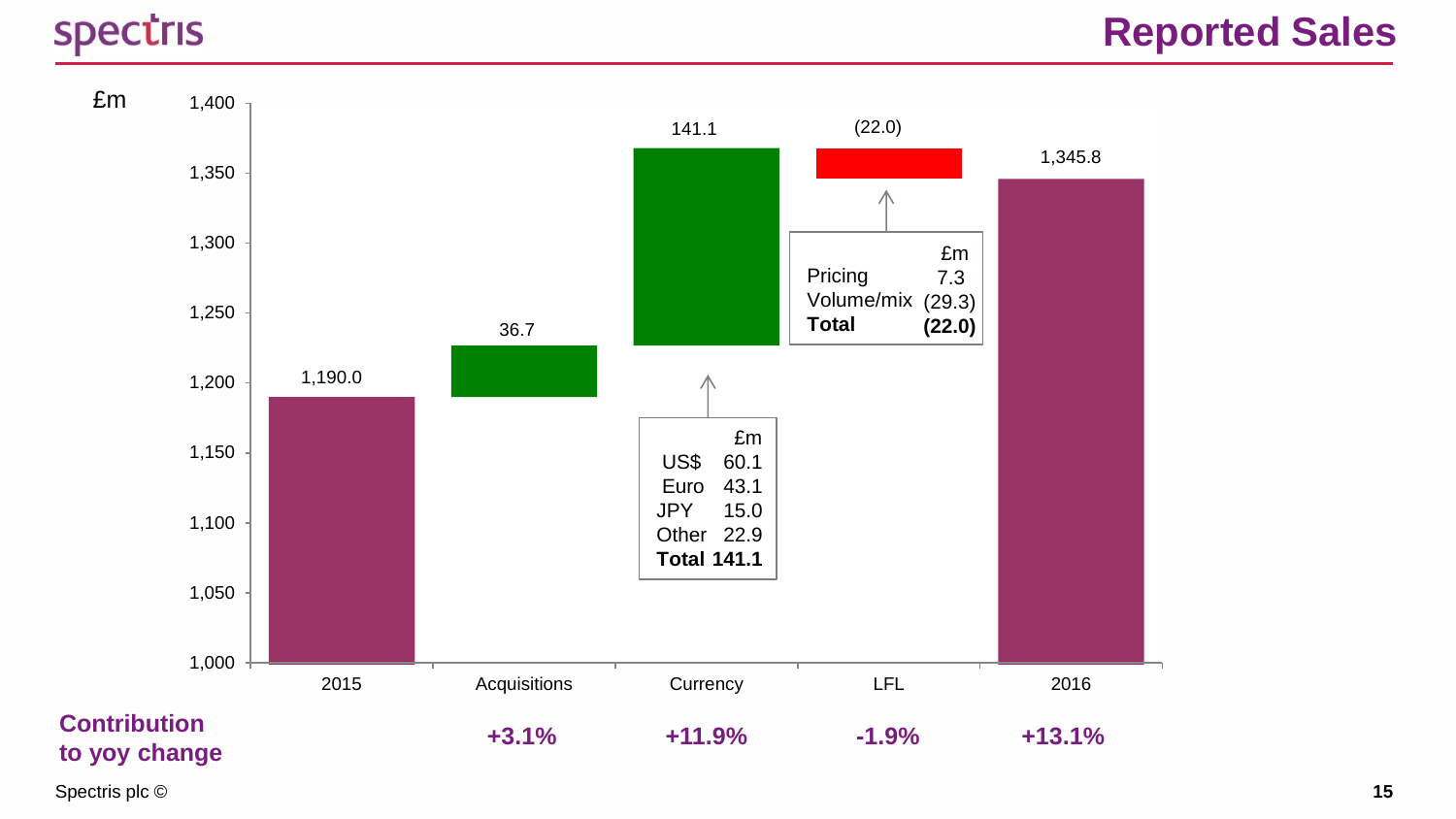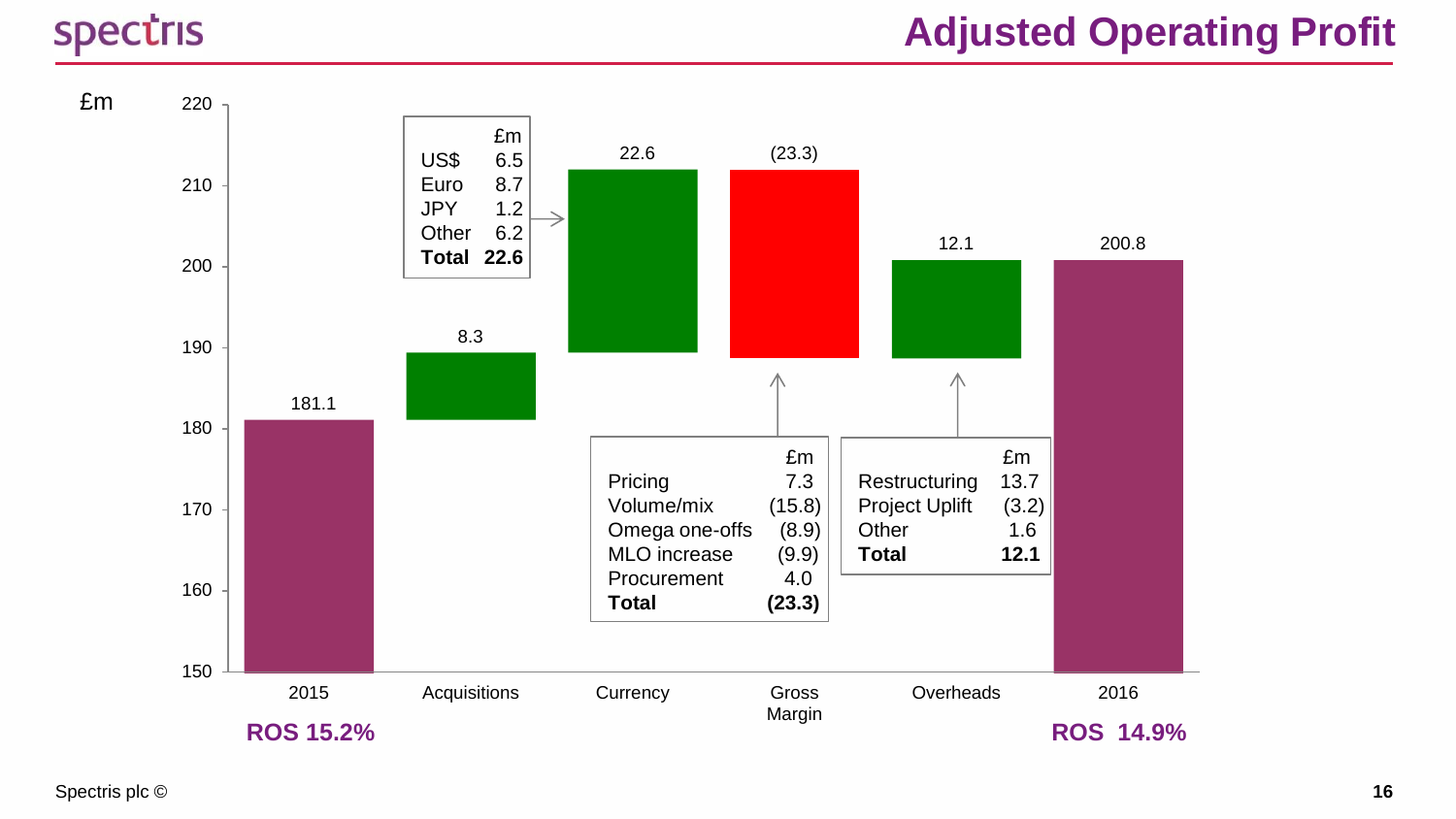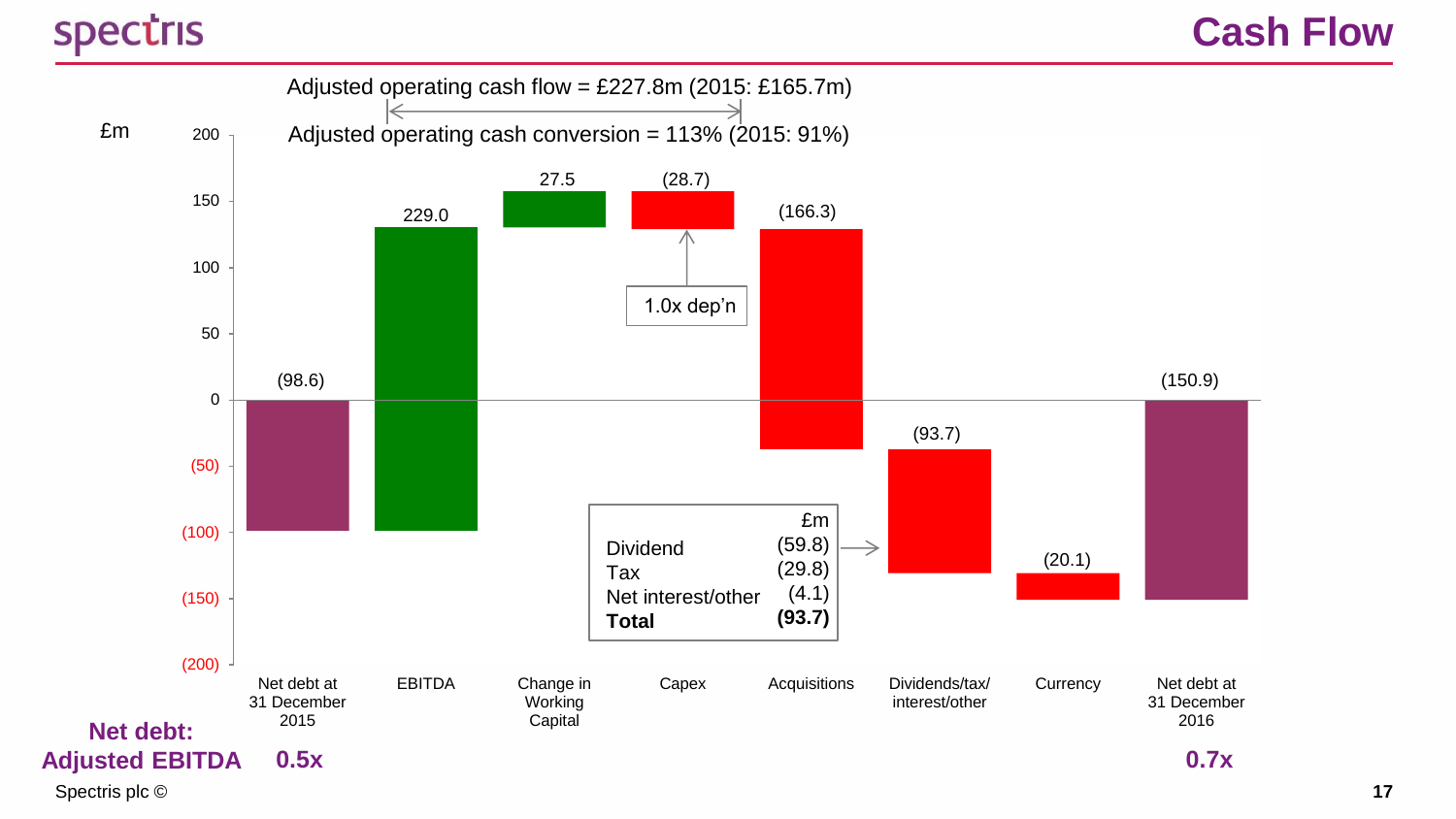# **Sales by Destination**



| <b>Region/country</b> | 2016    | <b>Change</b> | <b>LFL change</b> | <b>LFL</b> change |
|-----------------------|---------|---------------|-------------------|-------------------|
|                       | £m      | vs. 2015      | 2016 vs 2015      | 2015 vs 2014      |
| <b>North America</b>  | 455.9   | 10%           | $-6%$             | $-2%$             |
| Europe                | 411.4   | 14%           | $-3%$             | 3%                |
| Germany               | 125.8   | 19%           | 2%                | $-1%$             |
| Asia                  | 407.0   | 17%           | 4%                | 0%                |
| China                 | 176.3   | 15%           | 5%                | $-1%$             |
| Japan                 | 73.7    | 26%           | 1%                | 1%                |
| Rest of the world     | 71.5    | 9%            | $-2%$             | $-9%$             |
| <b>Group</b>          | 1,345.8 | 13%           | $-2%$             | 0%                |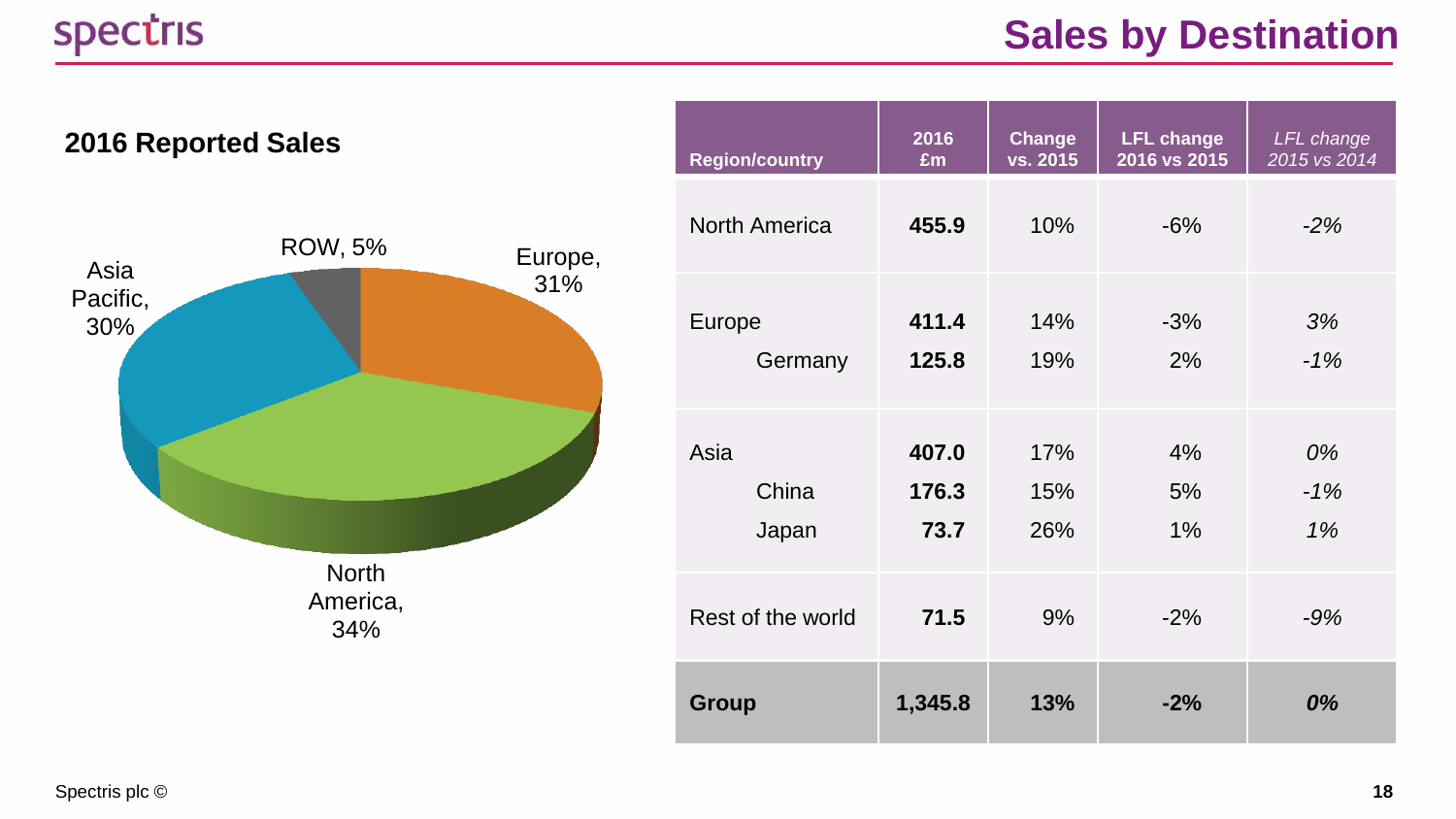# **Summary Segment Performance**

|                                    | <b>Materials</b>  | <b>Analysis</b>   | <b>Test and</b><br><b>Measurement</b> |                   | In-line<br><b>Industrial</b><br><b>Controls</b><br><b>Instrumentation</b> |             | <b>Total</b>      |                   |                   |                   |
|------------------------------------|-------------------|-------------------|---------------------------------------|-------------------|---------------------------------------------------------------------------|-------------|-------------------|-------------------|-------------------|-------------------|
|                                    | <b>FY</b><br>2016 | <b>FY</b><br>2015 | <b>FY</b><br>2016                     | <b>FY</b><br>2015 | <b>FY</b><br>2016                                                         | FY.<br>2015 | <b>FY</b><br>2016 | <b>FY</b><br>2015 | <b>FY</b><br>2016 | <b>FY</b><br>2015 |
| Sales (£m)                         | 418.9             | 364.4             | 404.5                                 | 351.3             | 275.6                                                                     | 255.0       | 246.8             | 219.3             | 1,345.8           | 1,190.0           |
| LFL sales change                   | 2%                | 3%                | $-4%$                                 | 1%                | $-4%$                                                                     | $-1%$       | $-2%$             | $-7%$             | $-2%$             | 0%                |
| Adjusted operating profit (£m) (1) | 76.2              | 53.7              | 61.8                                  | 55.3              | 41.2                                                                      | 36.8        | 21.6              | 35.3              | 200.8             | 181.1             |
| LFL operating profit change        | 27%               | $-2%$             | $-12%$                                | 9%                | $-4%$                                                                     | $-19%$      | $-50%$            | $-27%$            | $-6%$             | $-9%$             |
| Adjusted return on sales (1)       | 18.2%             | 14.7%             | 15.3%                                 | 15.8%             | 15.0%                                                                     | 14.4%       | 8.7%              | 16.1%             | 14.9%             | 15.2%             |
| LFL return on sales change         | 3.7 <sub>pp</sub> | $-0.8$ pp         | $-1.3pp$                              | 1.2 <sub>pp</sub> | 0pp                                                                       | $-3.3pp$    | $\sqrt{-7.9}$ pp  | $-4.3pp$          | $-0.7$ pp         | $-1.5$ pp         |
|                                    |                   |                   |                                       |                   |                                                                           |             |                   |                   |                   |                   |
| Aftermarket sales %                | 32%               | 32%               | 23%                                   | 20%               | 44%                                                                       | 41%         | 1%                | 1%                | 26%               | 25%               |

(1) These adjusted performance measures represent the statutory results excluding certain non-operational items.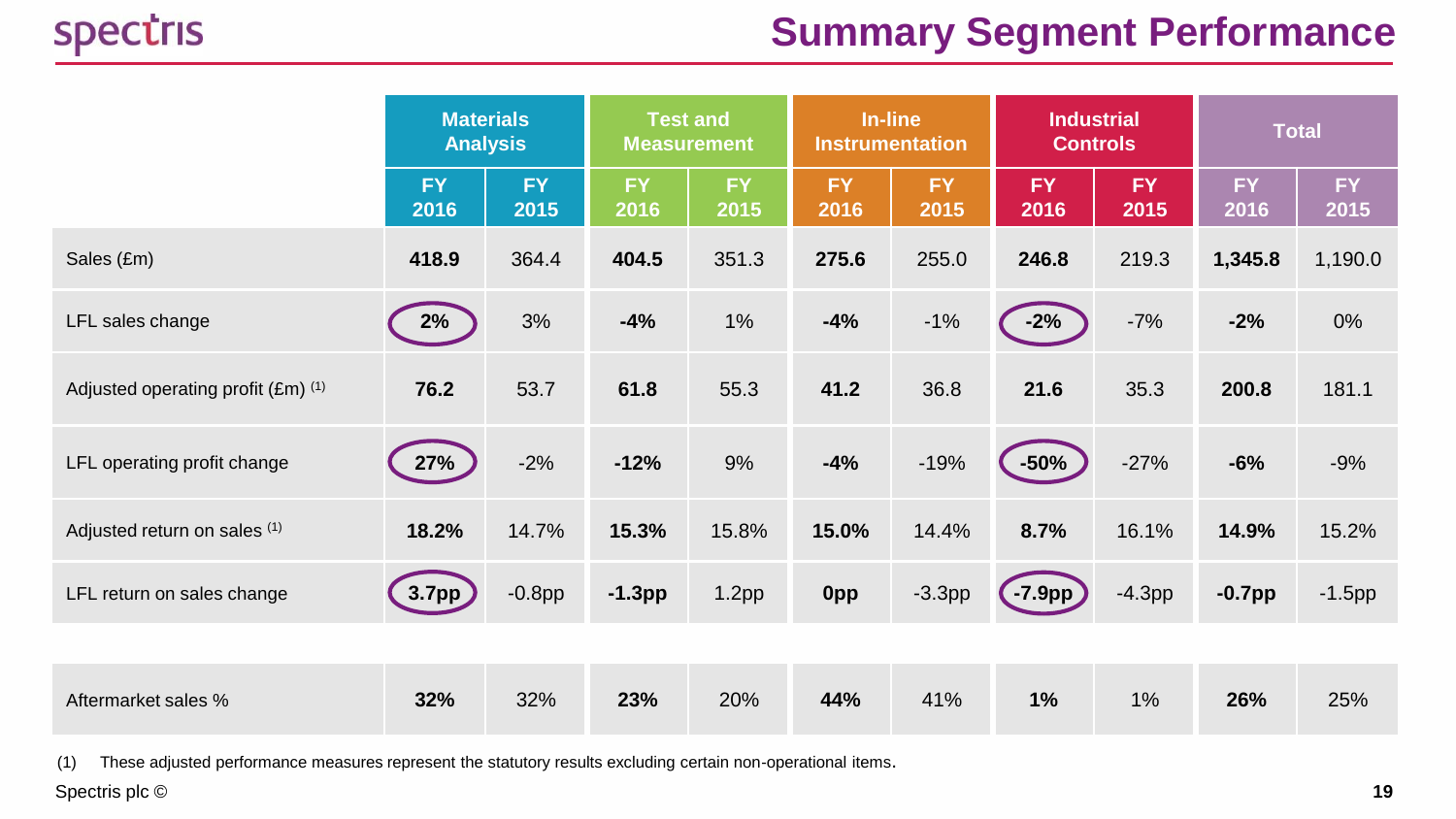

- **Planned capital expenditure around £70 million** 
	- Maintenance capex of £40 million, including various infrastructure projects
	- Growth capex of £30 million, principally at Millbrook
- **Effective tax rate of around 22%**
- **Project Uplift P&L net cost of £14 million**
- **Foreign exchange sensitivities**

#### **Manage costs to better align cost growth with sales growth**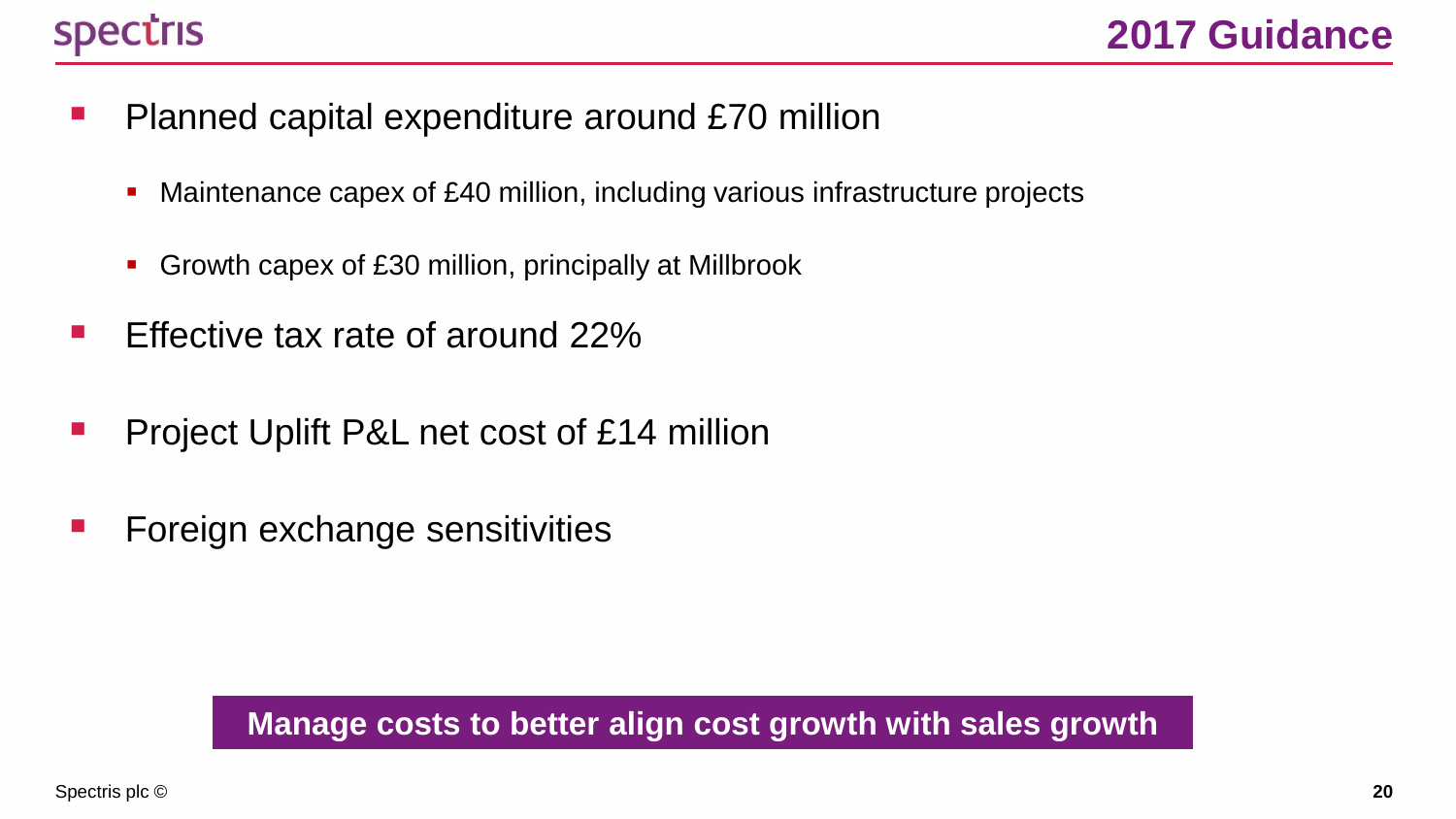

# **Summary and Outlook**

# John O'Higgins Chief Executive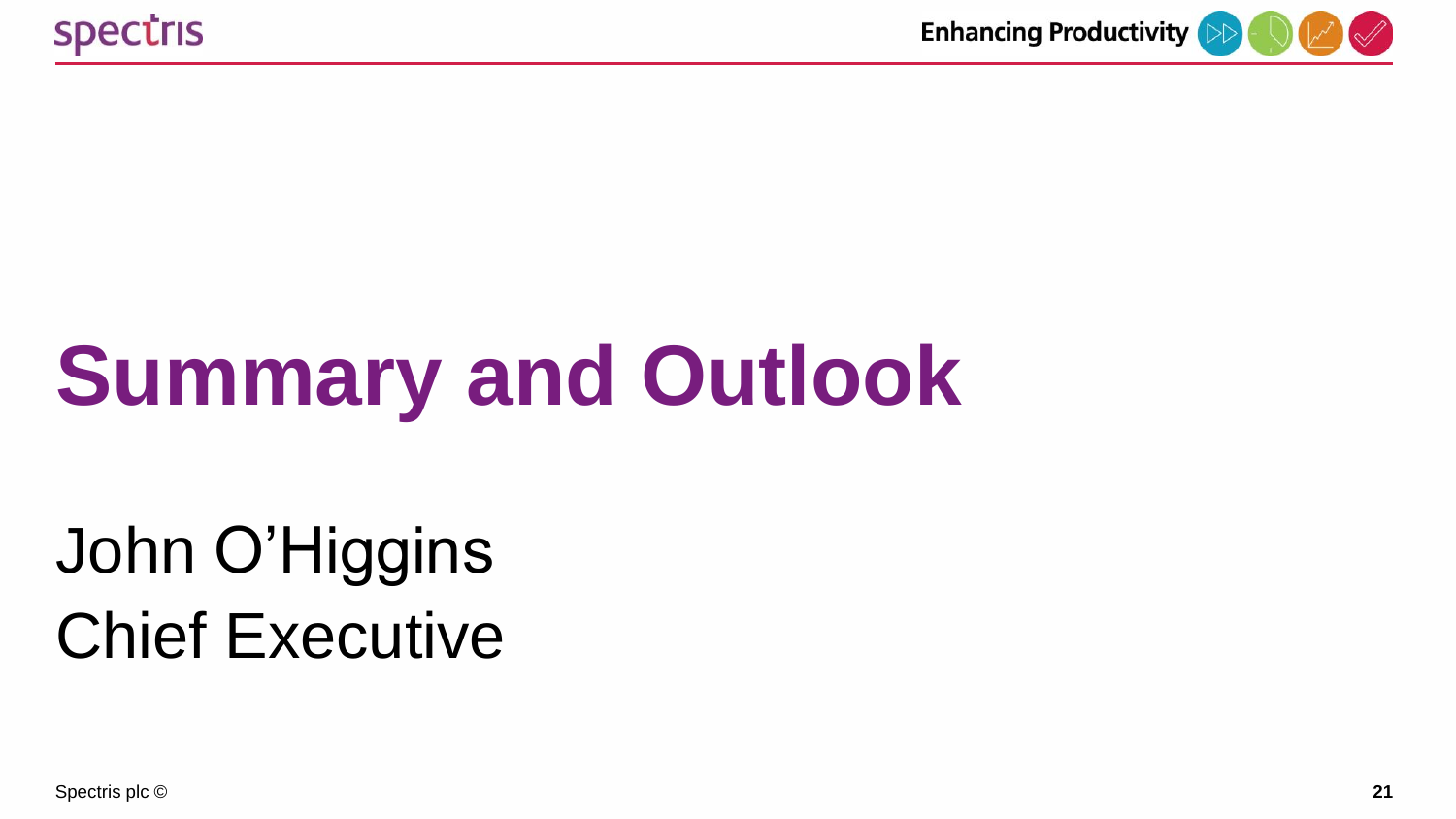- Challenging trading conditions, but exited year with better performance
- Group results impacted by Omega; operational turnaround on track
- Good cost control; strong cash conversion; dividend up 5%
- Growth in our end markets expected to remain modest in the near term
	- **Positive outlook for pharma and automotive end markets**
	- **Muted trading conditions still expected in energy and mining end markets**
- Strategic initiatives underway are transforming Spectris
	- **Project Uplift a key enabler of the solutions strategy, 2017 P&L impact of £14 million**
	- **M&A adding further software/service/test capability**
	- OpCo collaboration to enhance our customer offering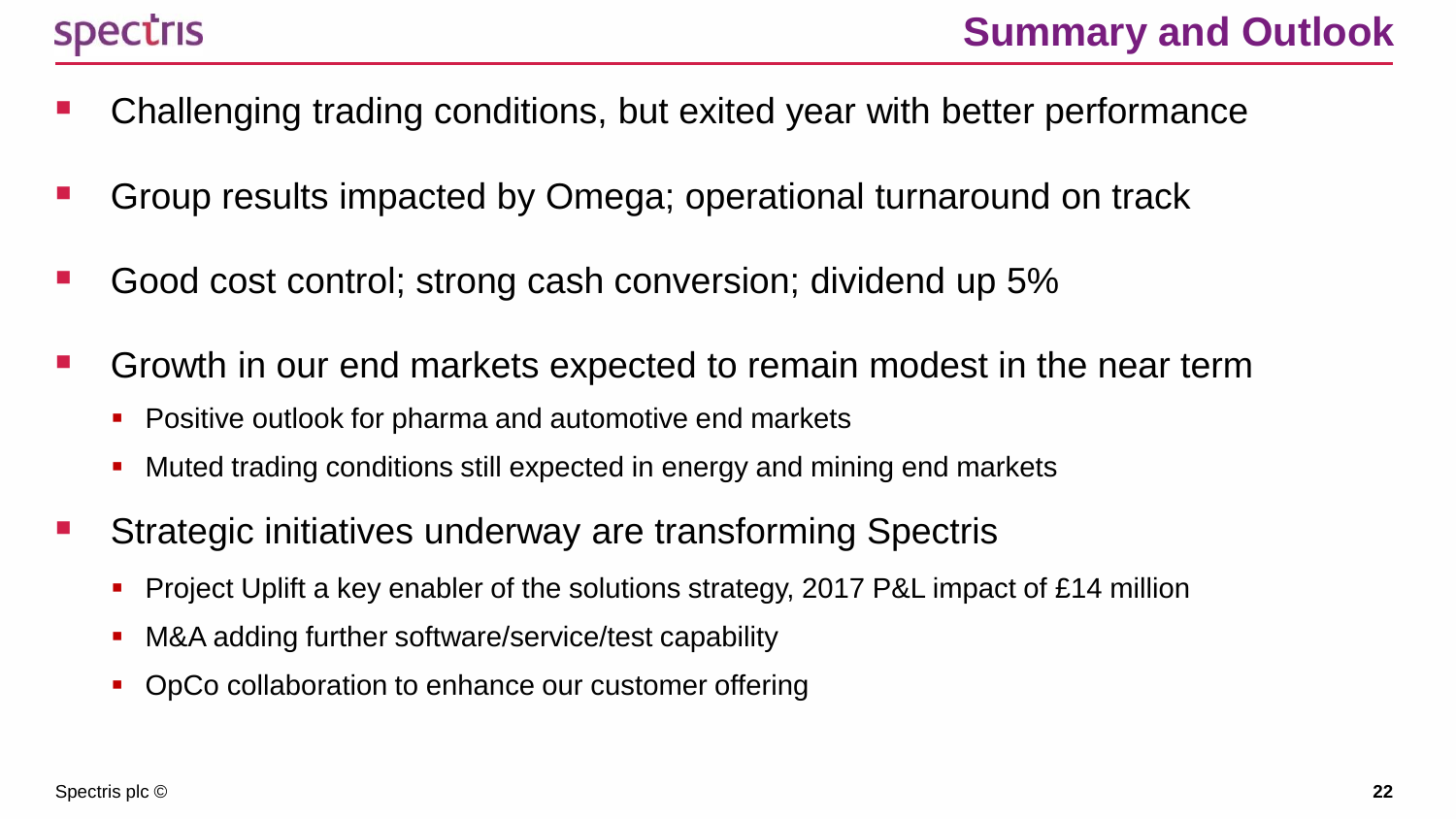

**Innovative Customer Solutions to Enhance Productivity**

# **Spectris plc Appendix**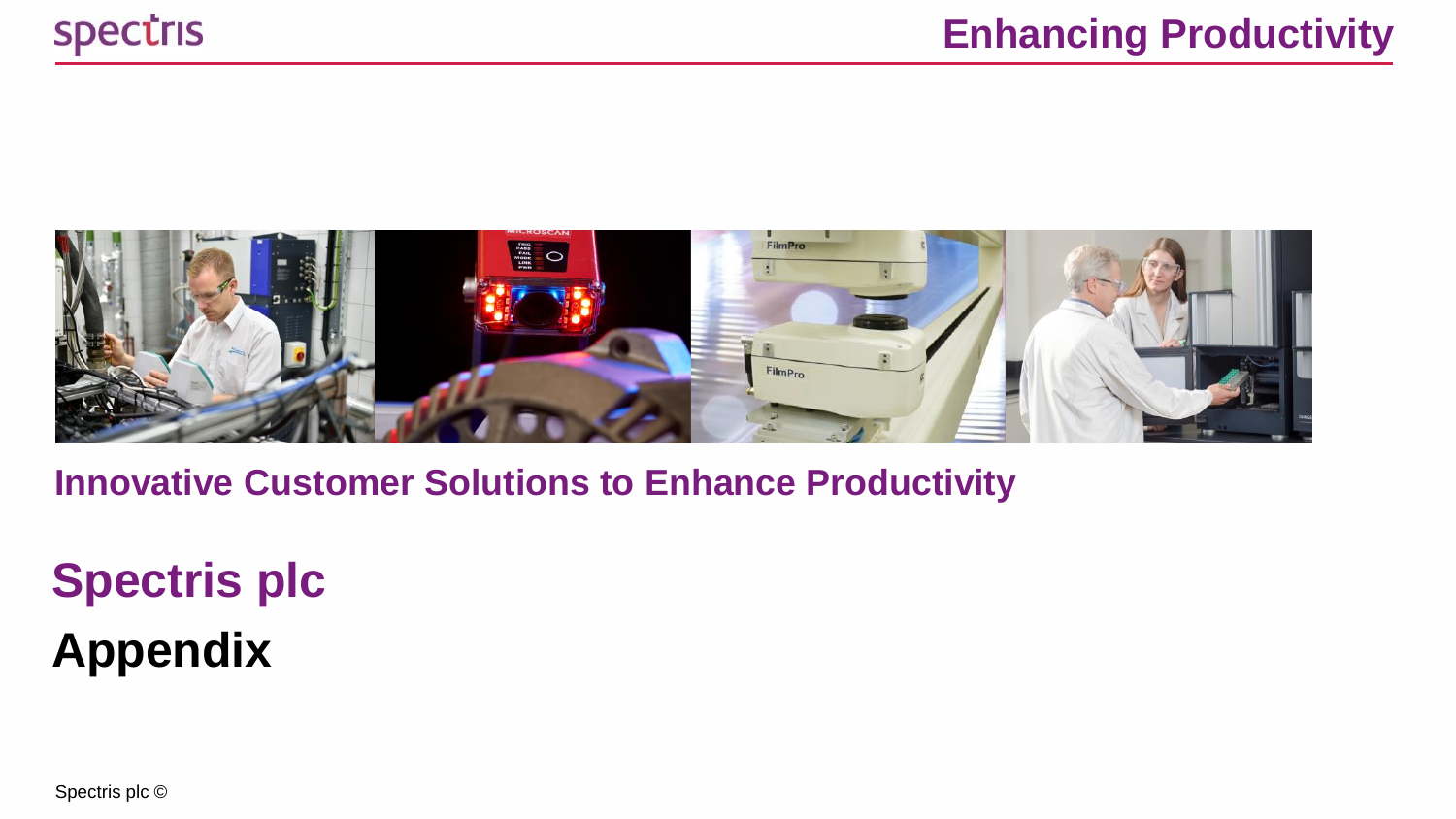### **Laboratory/off-line businesses Process/manufacturing businesses**

| <b>Materials Analysis</b> | <b>Test and Measurement</b> | <b>In-line Instrumentation</b> | <b>Industrial Controls</b> |
|---------------------------|-----------------------------|--------------------------------|----------------------------|
| Metals/minerals/mining    | Automotive                  | Process industries             | Manufacturing              |
| Pharma/fine chemicals     | Aerospace                   | Pulp, paper & tissue           | Process industries         |
|                           | Electronics                 |                                | Energy                     |
| Academic research         | Energy                      | Energy & utilities             | Electronics                |
| <b>Semiconductors</b>     | Academic research           | Web/converting                 | Healthcare                 |









### **% Group Sales 2016: 31% 30% 21% 18%**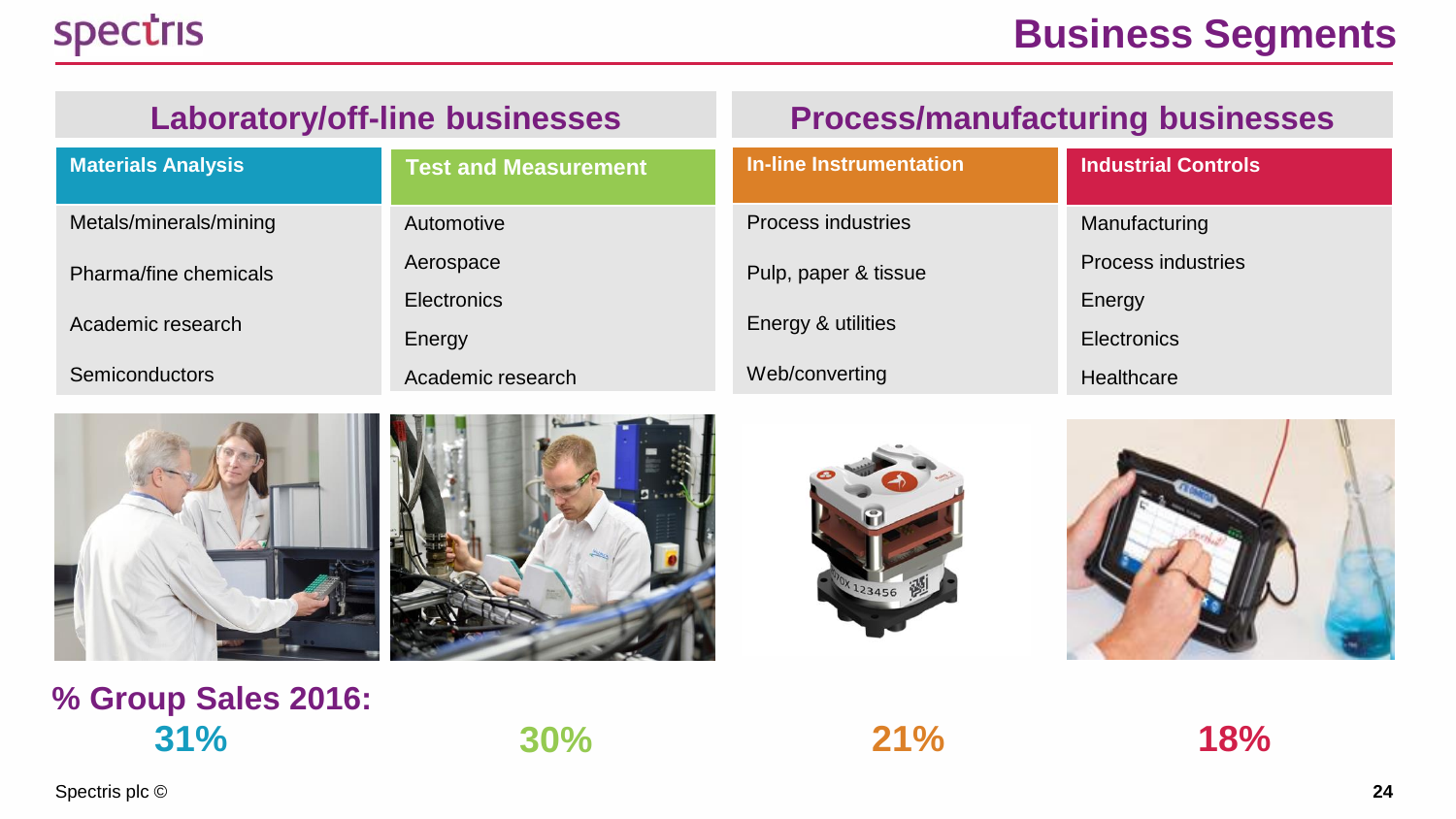- Sales growth in pharmaceuticals, academic research, electronics, semicon & telecoms
- Sales declines in metals, minerals and mining industries
- Good sales growth in Asia, particularly in China; declines in all other regions
- Adjusted operating margin reflects positive mix effects and restructuring benefits
- Merger of Malvern Instruments and PANalytical broadens customer offering

|                                    | 2015  |         |           |      | 2016  |                   | Change vs. 2015 |                   |
|------------------------------------|-------|---------|-----------|------|-------|-------------------|-----------------|-------------------|
|                                    |       | Organic | <b>FX</b> | Acq. |       | <b>Reported</b>   | <b>CER</b>      | LFL               |
| Sales (£m)                         | 364.4 | 7.2     | 41.9      | 5.4  | 418.9 | 15%               | 3%              | 2%                |
| <b>Adjusted</b><br>Op Profit (£m)  | 53.7  | 14.5    | 7.7       | 0.3  | 76.2  | 42%               | 28%             | 27%               |
| <b>Adjusted return</b><br>on sales | 14.7% |         |           |      | 18.2% | 3.5 <sub>pp</sub> |                 | 3.7 <sub>pp</sub> |

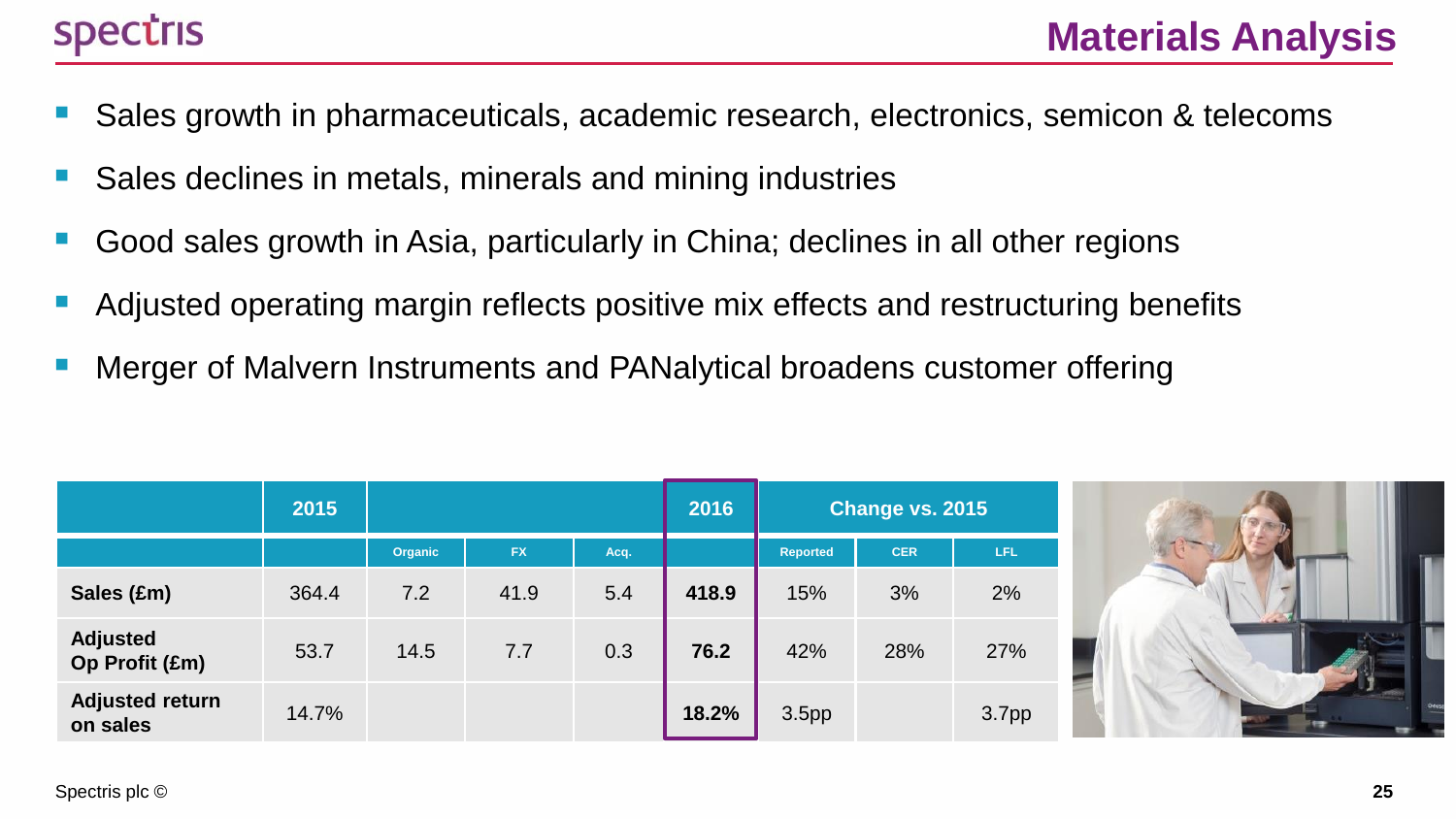

- Sales growth in machine manufacturers and automotive
- Reduced sales to aerospace, environmental noise monitoring, unconventional oil & gas and consumer electronics/telecoms markets
- Sales growth in Asia, driven by China; sales declines elsewhere, particularly North America
- Millbrook a high quality test service platform, initial performance very good, growth potential
- Acquisitions of Discom GmbH and SVT also enhance our automotive offering

|                                    | 2015  |         |           |      | 2016  |                 | Change vs. 2015 |          |
|------------------------------------|-------|---------|-----------|------|-------|-----------------|-----------------|----------|
|                                    |       | Organic | <b>FX</b> | Acq. |       | <b>Reported</b> | <b>CER</b>      | LFL      |
| Sales (£m)                         | 351.3 | (13.5)  | 44.9      | 21.8 | 404.5 | 15%             | 2%              | $-4%$    |
| <b>Adjusted</b><br>Op Profit (£m)  | 55.3  | (6.4)   | 7.8       | 5.1  | 61.8  | 12%             | $-2%$           | $-12%$   |
| <b>Adjusted return</b><br>on sales | 15.8% |         |           |      | 15.3% | $-0.5$ pp       |                 | $-1.3pp$ |

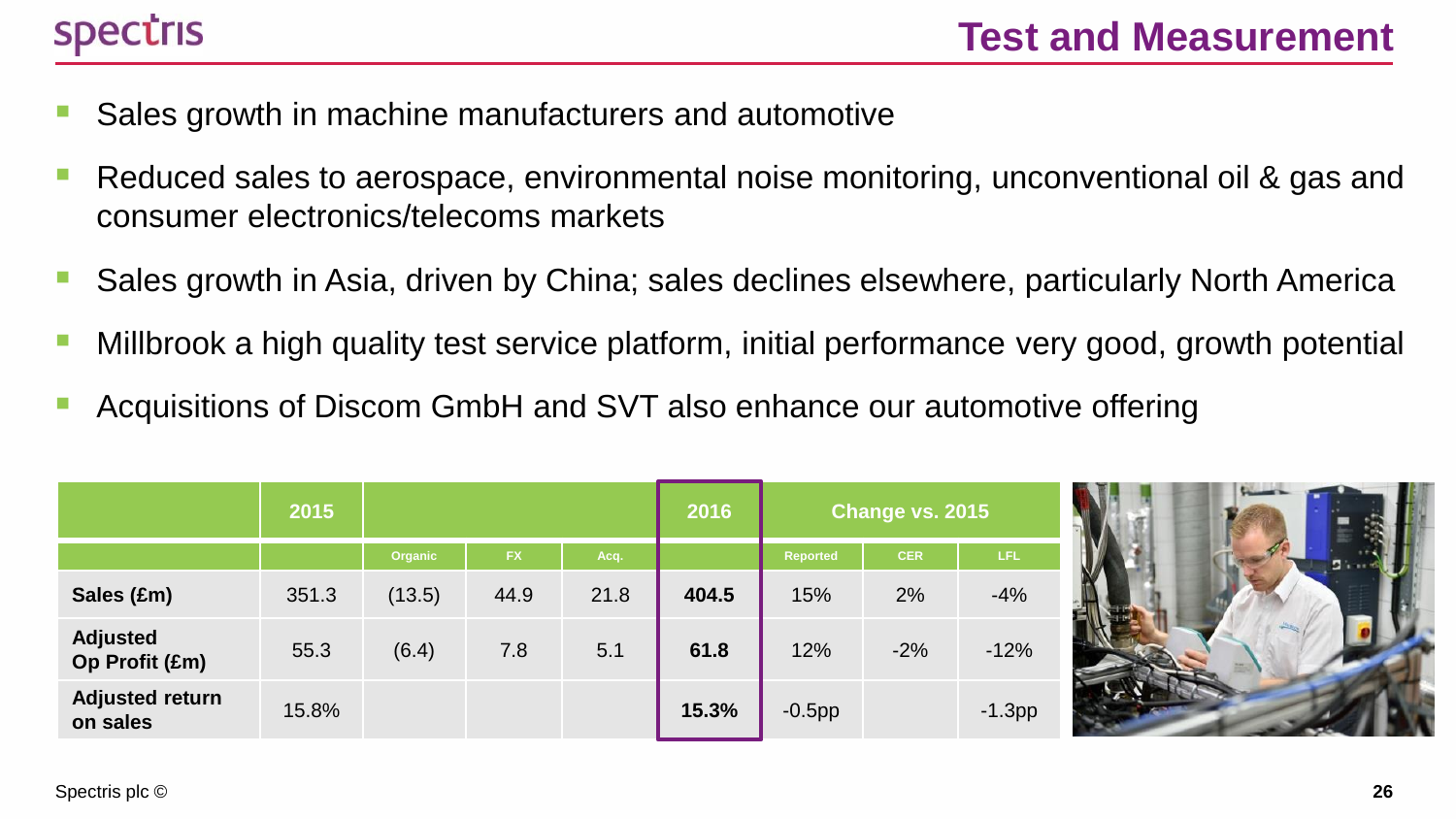# **Spectris**

- Sales growth in tissue, electronics, telecoms, web and converting
- Sales declined in pulp & paper, hydrocarbon processing, energy & utilities
- Sales growth in North America and RoW, with sales declines in Europe and Asia
- Extensive pipeline of joint Capstone/BTG opportunities to offer combination of market-leading instruments and software to process industries

|                                    | 2015  |         |           |      | 2016  |                 | Change vs. 2015 |       |
|------------------------------------|-------|---------|-----------|------|-------|-----------------|-----------------|-------|
|                                    |       | Organic | <b>FX</b> | Acq. |       | <b>Reported</b> | <b>CER</b>      | LFL   |
| Sales (£m)                         | 255.0 | (10.9)  | 27.4      | 4.1  | 275.6 | 8%              | $-3%$           | $-4%$ |
| <b>Adjusted</b><br>Op Profit (£m)  | 36.8  | (1.6)   | 5.4       | 0.6  | 41.2  | 12%             | $-3%$           | $-4%$ |
| <b>Adjusted return</b><br>on sales | 14.4% |         |           |      | 15.0% | $+0.6$ pp       |                 | 0pp   |

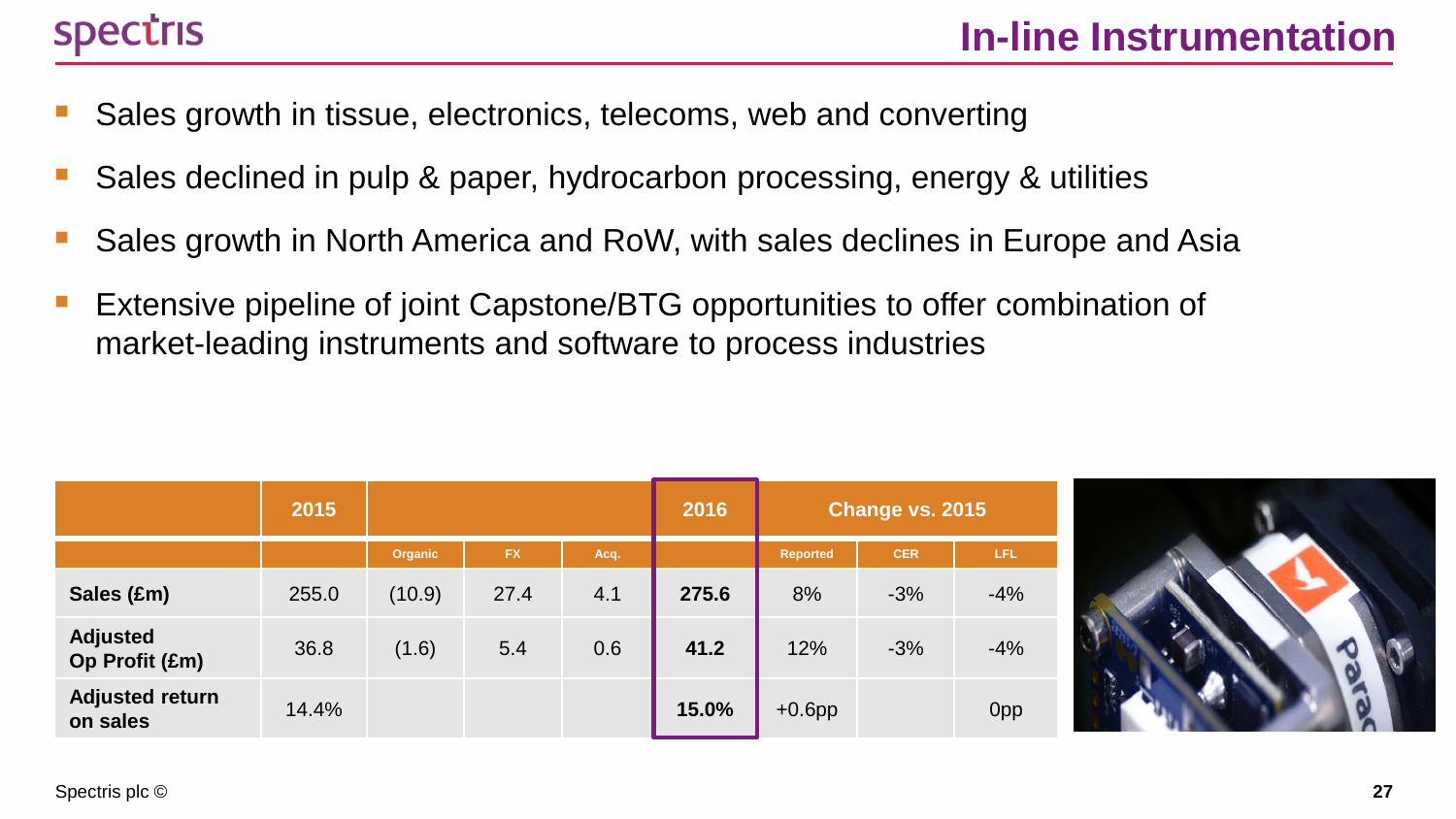# **Spectris**

- LFL sales decline reflects broad-based weakness in US industrial production
- Good LFL sales growth in Asia, flat LFL sales in Europe
- Label Vision Systems performing very well; evolving IIoT market benefiting our businesses
- Significant underperformance at Omega
	- Weak demand in the US domestic market
	- **Lack of process and poor ERP implementation resulted in inventory adjustments/additional cost**
	- New organisational structure and management team in place to improve operational processes

|                                    | 2015  |         |           | 2016 | Change vs. 2015 |                 |            |          |
|------------------------------------|-------|---------|-----------|------|-----------------|-----------------|------------|----------|
|                                    |       | Organic | <b>FX</b> | Acq. |                 | <b>Reported</b> | <b>CER</b> | LFL.     |
| Sales (£m)                         | 219.3 | (4.8)   | 26.9      | 5.4  | 246.8           | 12%             | 0%         | $-2%$    |
| <b>Adjusted</b><br>Op Profit (£m)  | 35.3  | (17.7)  | 1.7       | 2.3  | 21.6            | $-39%$          | $-44%$     | $-50%$   |
| <b>Adjusted return</b><br>on sales | 16.1% |         |           |      | 8.7%            | $-7.4pp$        |            | $-7.9pp$ |

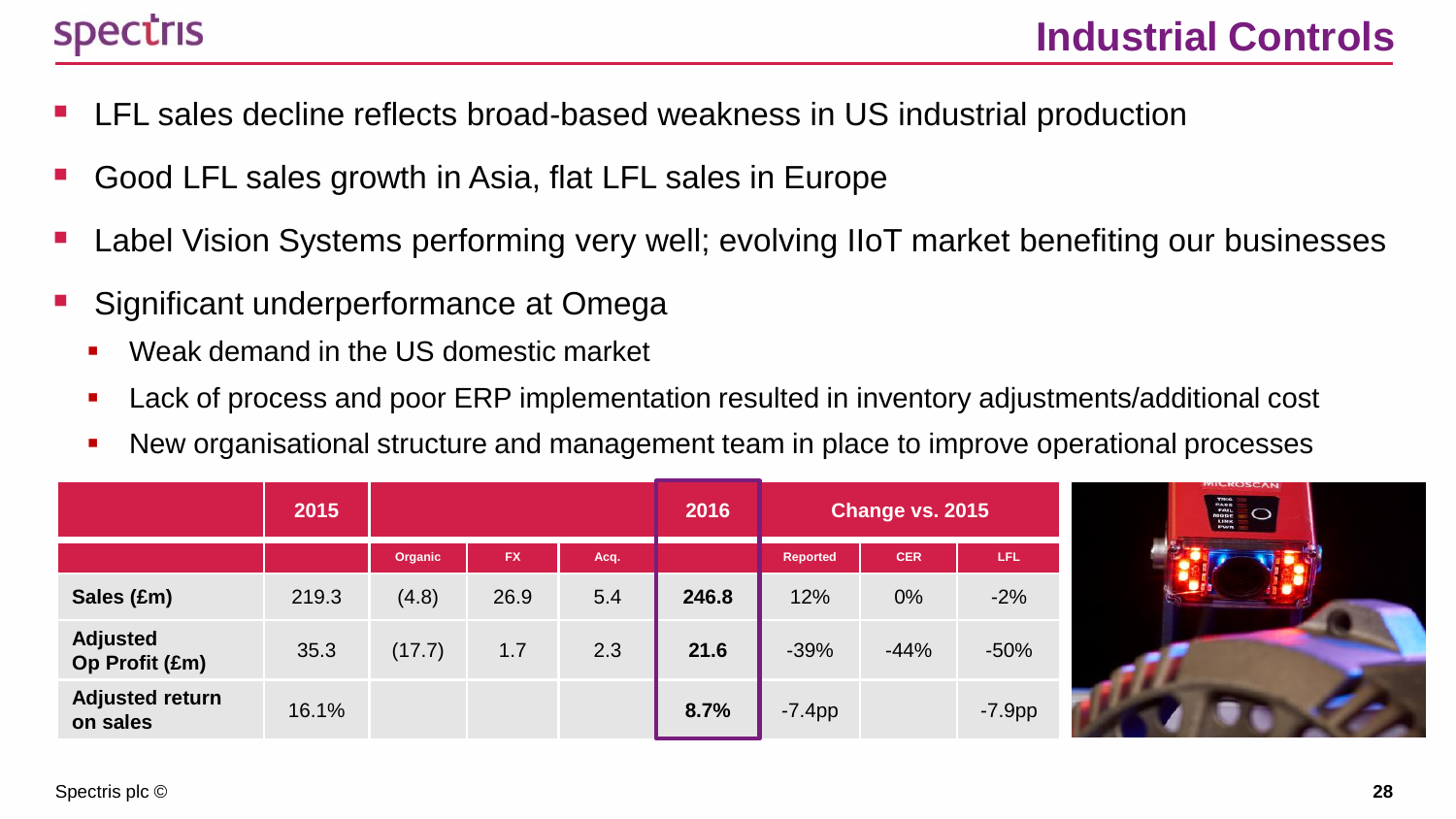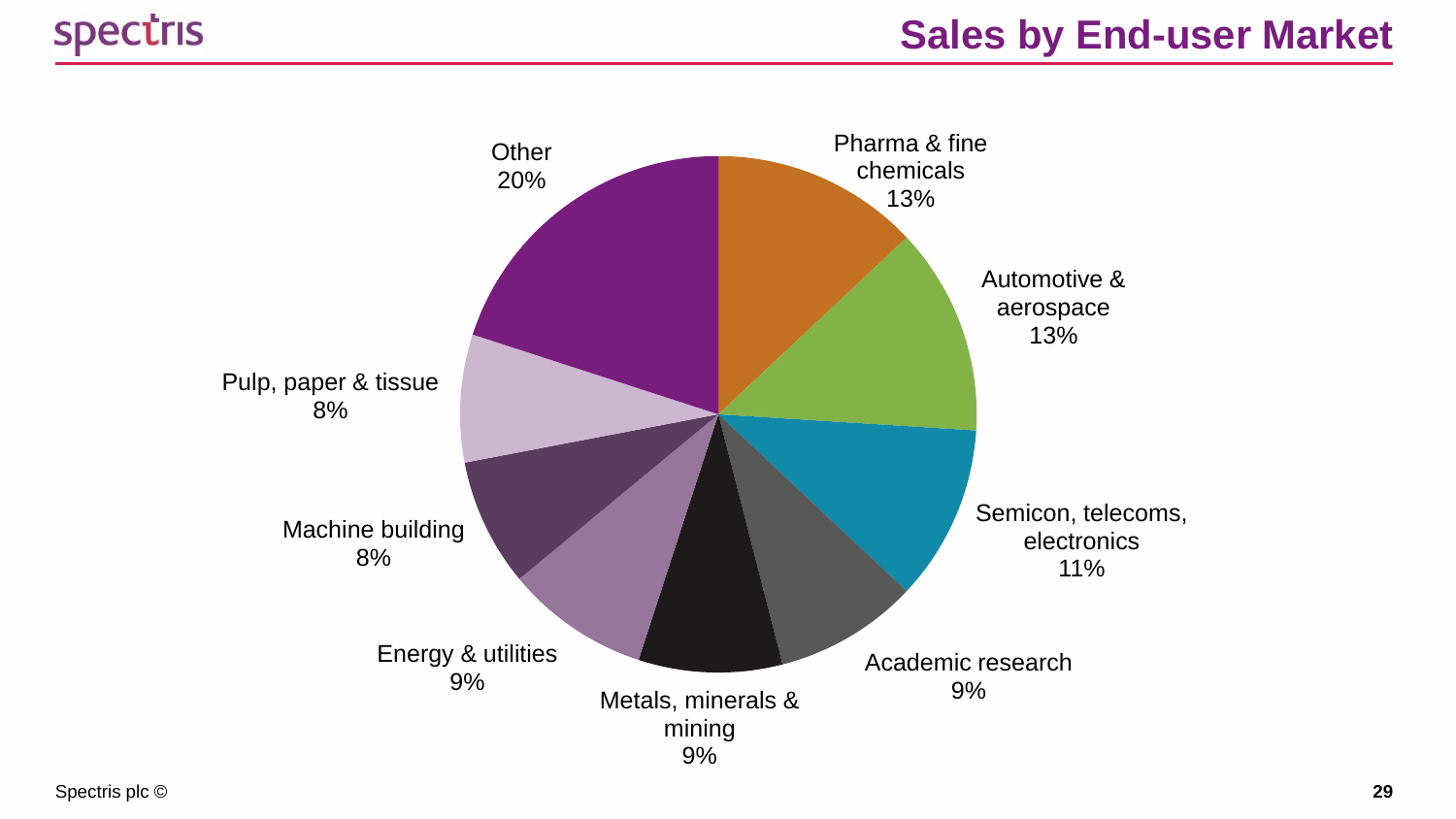## **2016 Segmental Sales**

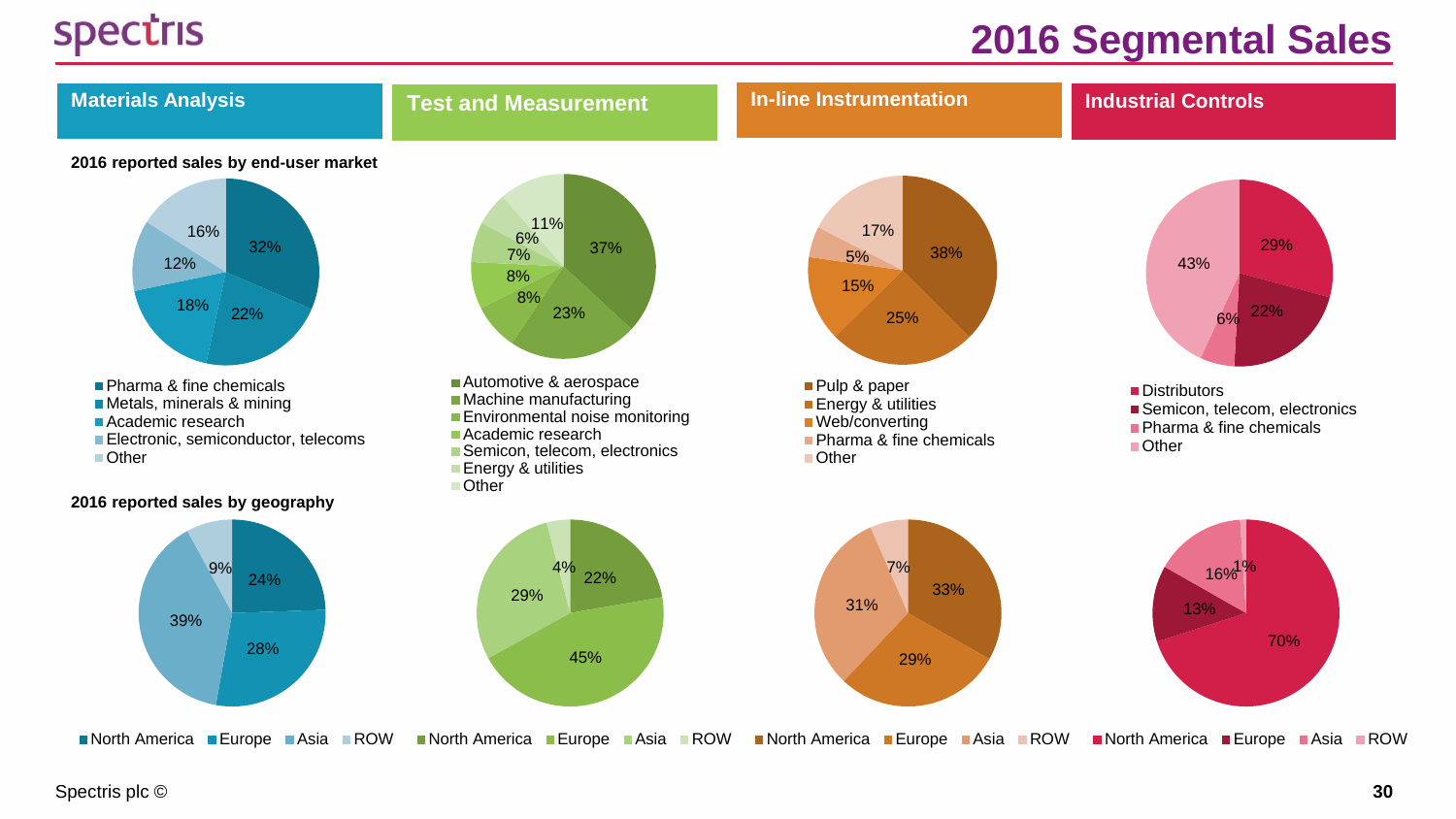#### 2016

| <b>Average exchange rates</b> | <b>FY 2015</b> | <b>FY 2016</b> |
|-------------------------------|----------------|----------------|
| GBP: Euro                     | 1.38           | 1.22           |
| <b>GBP: US Dollar</b>         | 1.53           | 1.35           |

**The Translational ix gain on adjusted operating profit of £22.6 million was partly offset by a** *transactional* fx loss of £7.8 million

#### 2017

| Estimated impact of 1 cent change versus<br><b>GBP (translational impact only)</b> | <b>FY reported sales</b><br>£m | FY adj. operating profit |
|------------------------------------------------------------------------------------|--------------------------------|--------------------------|
| Euro                                                                               | 3.0                            | 0.5                      |
| <b>US Dollar</b>                                                                   | 4.0                            | 0.5                      |

### **Transactional impact will partly offset translational effects**